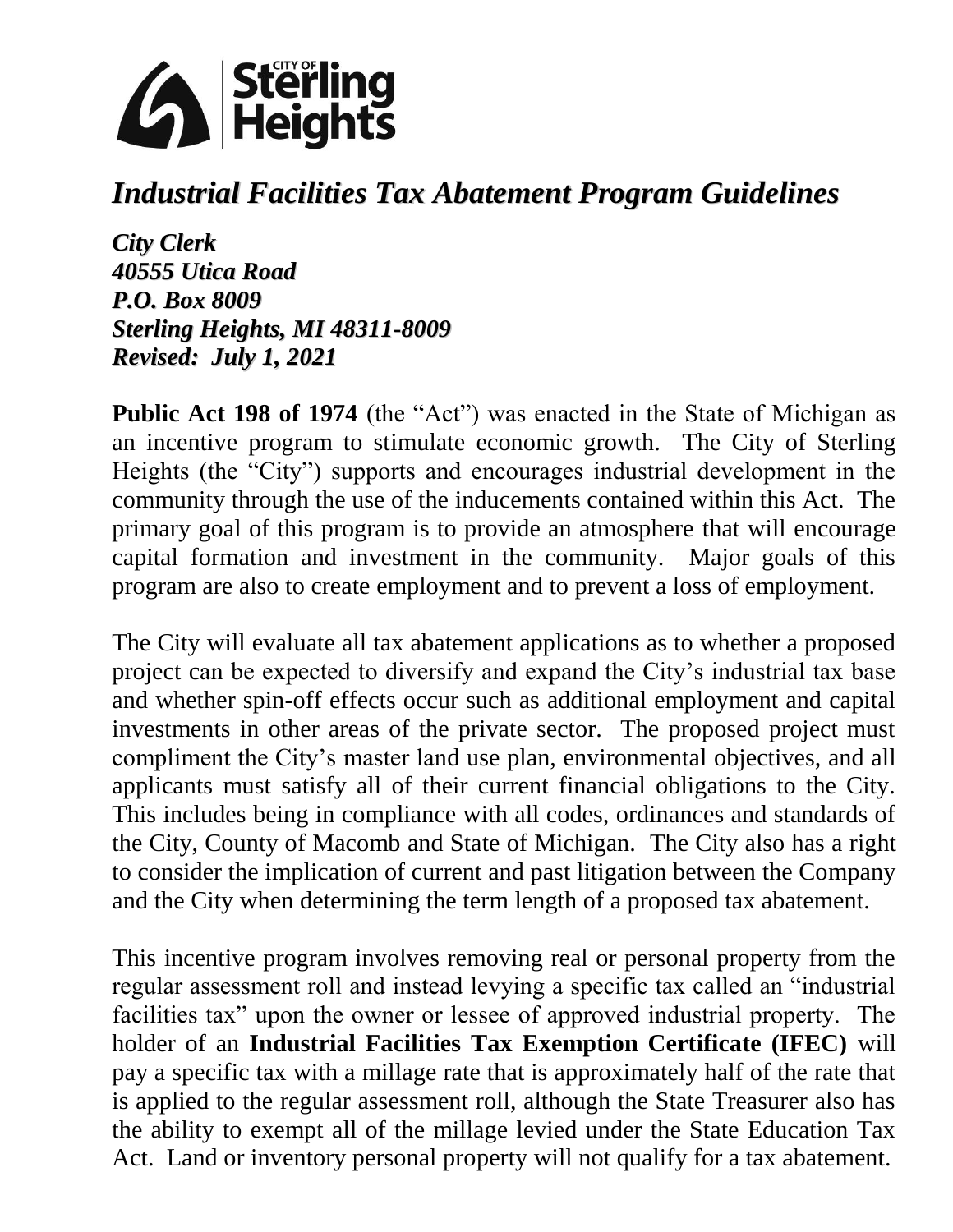# *Industrial Facilities Tax Abatement Program Guidelines (p2)*

To qualify for an **IFEC** an applicant must have a business that qualifies as a *manufacturing operation* **and** a new or existing industrial facility that is defined within the Act as *industrial property*. The Act defines "manufacturing" as the primary purpose of which is either "the manufacture of goods or materials or the processing of goods and materials by physical or chemical change" or "the provision of research and development laboratories of companies whether or not the company manufactures the products developed from their research activities." To qualify as a *manufacturing operation* under the Act a business must fall within one of the 21 industries listed below that comprise the 2002 North American Industry Classification System (NAICS) sector for manufacturing. To obtain more specific NAICS industry information log on to the U.S. Department of Labor Bureau of Labor Statistics at<http://www.census.gov/epcd/naics02/N2SIC31A.HTM#N31->

- 311: Food Manufacturing
- 312: Beverage and Tobacco Manufacturing
- 313: Textile Mills
- 314: Textile Product Mills
- 315: Apparel Manufacturing
- 316: Leather and Allied Product Manufacturing
- 321: Wood Product Manufacturing
- 322: Paper Manufacturing
- 323: Printing and Related Support Activities
- 324: Petroleum and Coal Products Manufacturing
- 325: Chemical Manufacturing
- 326: Plastics and Rubber Products Manufacturing
- 327: Nonmetallic Mineral Product Manufacturing
- 331: Primary Metal Manufacturing
- 332: Fabricated Metal Product Manufacturing
- 333: Machinery Manufacturing
- 334: Computer and Electronic Product Manufacturing
- 335: Electrical equipment, Appliance, and Component Manufacturing
- 336: Transportation Equipment Manufacturing
- 337: Furniture and Related Product Manufacturing
- 339: Miscellaneous Manufacturing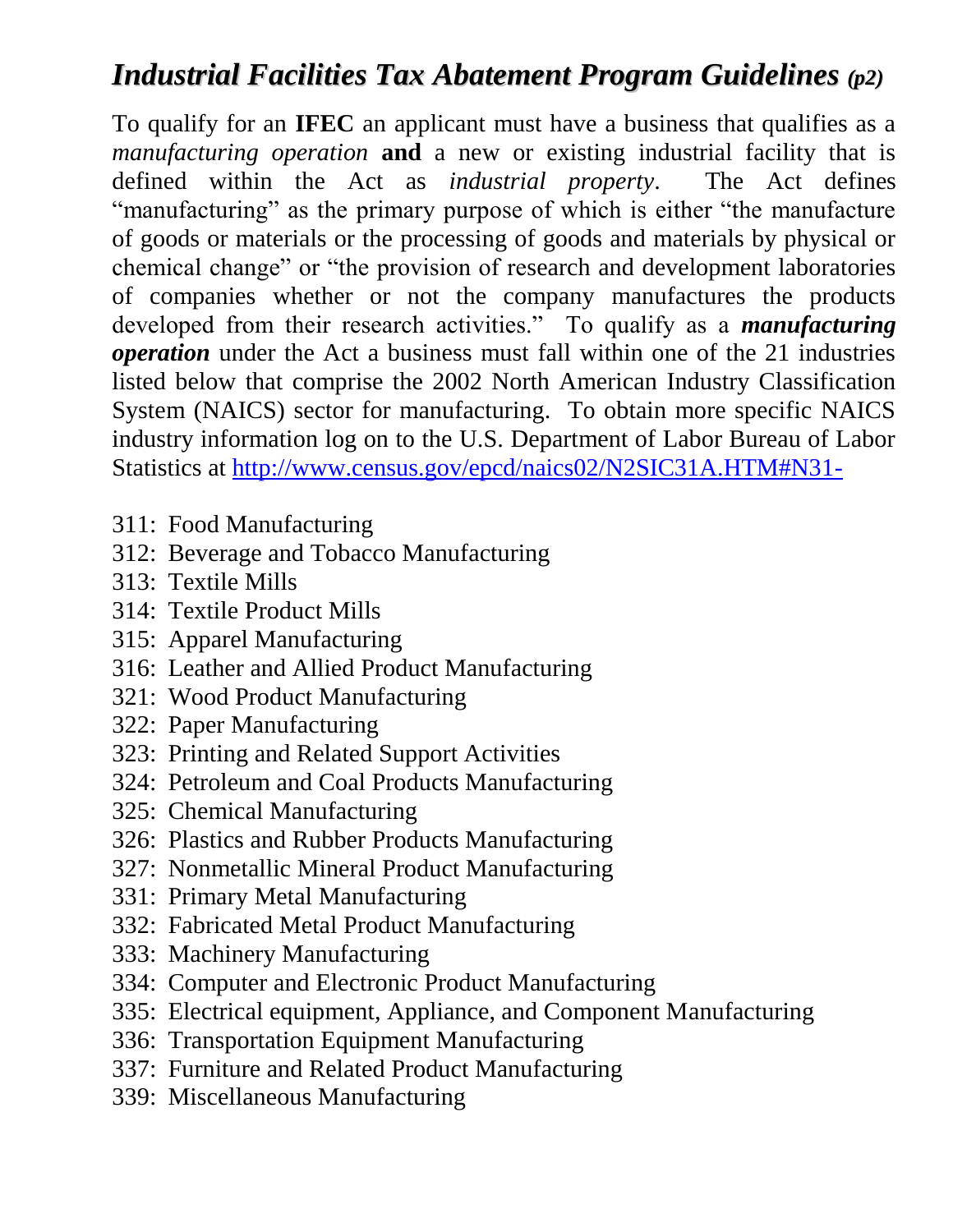## *Industrial Facilities Tax Abatement Program Guidelines (p3)*

*Industrial Property* is defined in the Act as "land improvements, buildings, structures, and other real property, and machinery, equipment, furniture, and fixtures or any part or accessory whether completed or in the process of construction compromising an integrated whole, the primary purpose and use of which is the engaging in a high-technology activity, operation of a logistical optimization center, operation of qualified commercial activity, the manufacture of goods or materials, creation or synthesis of biodiesel fuel, or the processing of goods and materials by physical or chemical change." *Industrial property* includes facilities related to a manufacturing operation under the same ownership, including, but not limited to, office, engineering, research and development, warehousing, or parts distribution facilities. *Industrial property* includes research and development laboratories of companies other than those companies that manufacture the products developed from their research activities and research development laboratories of a manufacturing company that are unrelated to the products of the company. *Industrial property* also includes the operation of a hydroelectric dam by a private company other than a public utility, agricultural processing facilities, and convention and trade centers over 250,000 square feet. *Industrial Property* may be owned *or* leased. If it is *leased*, the lessee must furnish proof that they are liable for the payment of ad valorem property taxes.

The first requirement that must be fulfilled for a business to receive a tax abatement is that all qualified industrial property, whether real or personal, must be located within an existing **Industrial Development District (IDD).** The property's owner must file the request for the establishment of an IDD for a proposed new or replacement facility *before* construction has commenced or before personal property assets have begun to be installed. The City Assessor will confirm whether an IDD has been established for any parcel in the City.

An IDD or **Plant Rehabilitation District** may be created by the City or by the written request of the owners of at least 75% of the value of the properties in the proposed district. The application fee to establish both districts is **\$1,020.00** and should be made payable to the "City of Sterling Heights" and filed at the City Clerk's Office. Both applications must be approved by a City Council resolution and only after all of the property owners in the proposed district, the general public, and all of the affected taxing jurisdictions are notified and are given an opportunity to appear at a public hearing.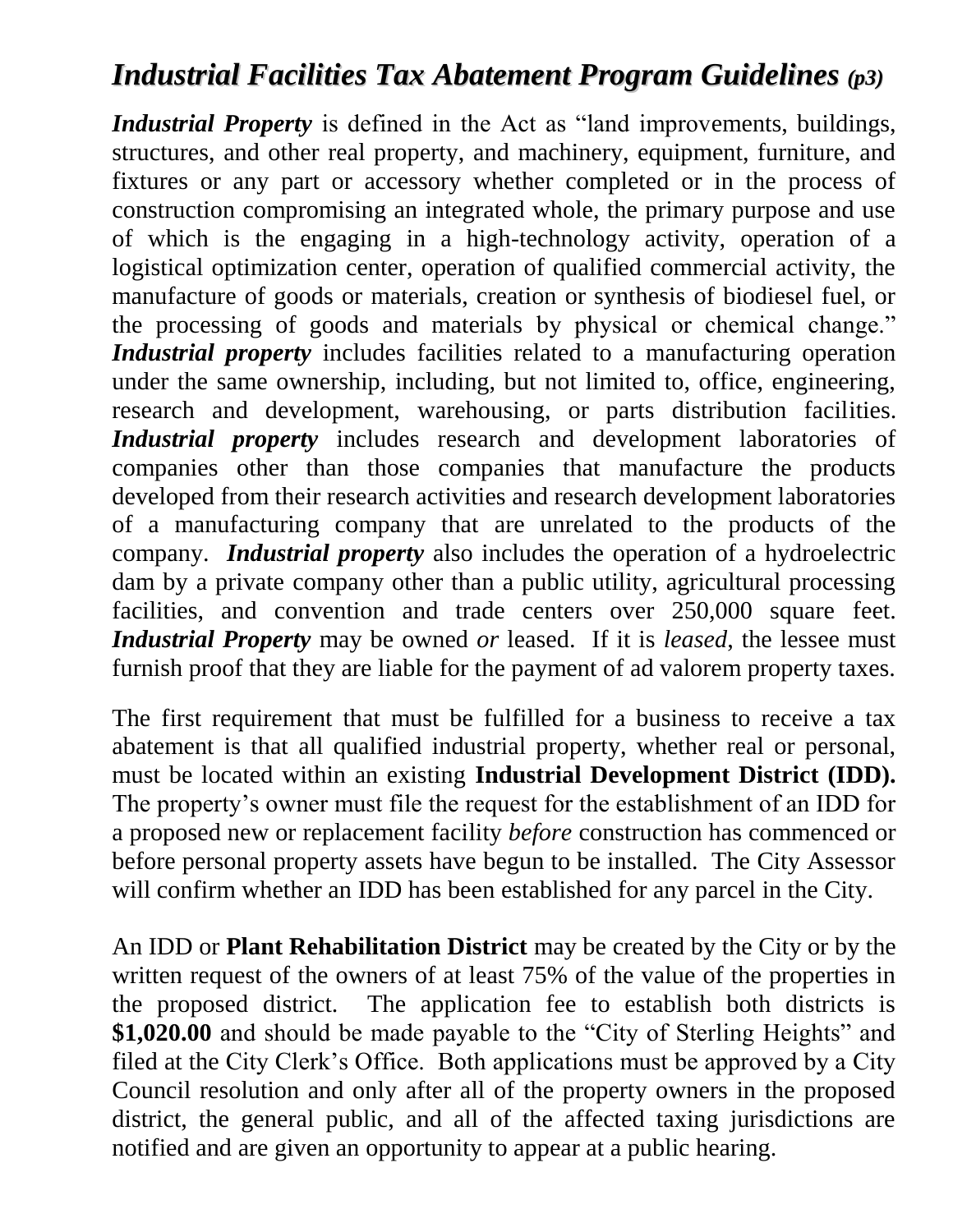### *Industrial Facilities Tax Abatement Program Guidelines (p4)*

The City Council may also establish a **Plant Rehabilitation District (PRD)** if it is determined by the City that at least 50% of the property value within a district is obsolete. This PRD must be established prior to the granting of an IFT Certificate for the rehabilitation of this obsolete industrial property.

An owner of an industrial property located within an existing IDD may petition the City Council to designate a facility as a "*speculative building*." This designation allows the first tenant of that facility an opportunity to apply for an IFT Certificate within nine years of when the building's construction began, provided that the construction commenced *before* the identification of a specific user of that building. An industrial property owner should consider establishing this designation because of the advantage that it could provide in securing a long-term tenant. The **Application to Establish a Speculative Building Designation** has a fee of **\$635.00**, and should by applied for by the building's owner after the building has been granted final site plan approval. If a building is not designated by the City Council as speculative the facility's owner or lessee has *six months* from the date the building construction began or when personal property began to be installed to apply for a tax abatement.

After an IDD is established, the owner or lessee of a qualified manufacturing facility may file an **Application for Industrial Facilities Tax Exemption Certificate (IFEC)** with the City Clerk's office with an application fee of **\$2,320.00**. This State Tax Commission ("Commission") form (1012) is included in the city's written tax abatement program guidelines packet or can be found at: [http://www.michigan.gov/documents/1012f\\_2637\\_7.pdf](http://www.michigan.gov/documents/1012f_2637_7.pdf)

The City Assessor will assemble the IFEC Application's information relating to the property's legal description and sidwell identification number(s), construction commencement date(s) and the establishment of the IDD, PRD or the speculative building designation. The IFEC Application must be approved by a City Council resolution after all of the property owners, general public and all of the affected taxing jurisdictions are notified and are given an opportunity to be heard. If an application is denied the reasons must be put in the resolution and returned to the applicant who may appeal the decision to the Commission within 10 days. **The Commission retains the right not to consider applications received after October 31st for the following year.**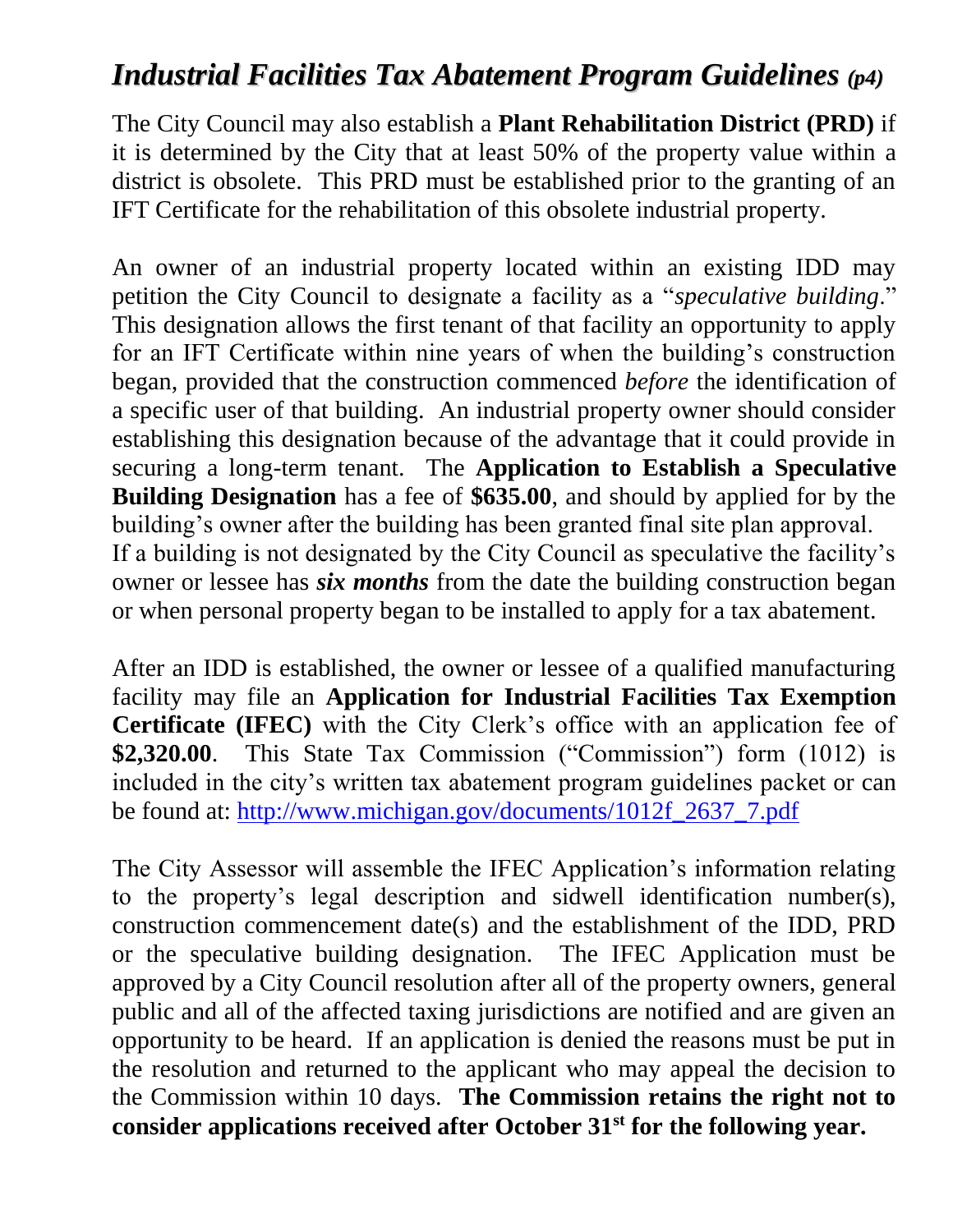### *Industrial Facilities Tax Abatement Program Guidelines (p5)*

The Act provides that that the fee charged to process an IFEC Application "shall not exceed the actual cost incurred by the local governmental unit in processing the application." The Commission requires that all IFEC applicants and the City sign an **IFEC Application Affidavit of Fees** certifying that the fee charged to process the IFEC Application is reasonable.

All IFEC Applications require a Company Name, a NAICS industry code (previously identified as a SIC Code), address of the facility, City (Sterling Heights) and County (Macomb) name and the school district name and code. The Utica Community School District code is "50210" and the Warren Consolidated District code is "50230." The amount of years requested for the exemption (Question #4) may be 1-12 years but the term recommended by the City Assessing Office will always be determined by the schedules listed on the following page. The City Council has the complete discretion to award an IFEC term that is different than the recommended term length if there are circumstances that are not addressed by these guidelines or if the unemployment rate in the city is greater than 9%. The maximum term length that can be granted under this state program is *12 years*. Commission Rule 56 states that "A certificate for an industrial facilities exemption certificate shall not be issued for a term longer than an existing lease on real estate." This rule allows the Commission the ability to extend the expiration date of an IFEC upon receipt of a request from the holder and a copy of a real property lease renewal up to the number of years that the Applicant *originally* qualified for.

The *Total Property Investment* listed on the following page includes the actual or estimated cost of real property (excluding land) and the depreciated original cost of newly acquired personal property (excluding inventory). The city will *not* allow for the abatement of used personal property unless the IFEC applicant can prove acquisitions were not previously assessed in Michigan. If used personal property is approved on an IFEC Application they still must be reported using their original cost and depreciated using STC mandated rates.

The estimated *Job Creation* total listed on the following page will include all new full time jobs created for the period that the tax abatement is in effect. The City retains the right to consider the amount of a property investment or job creation shortfall on a subsequent IFEC Application filed by the company.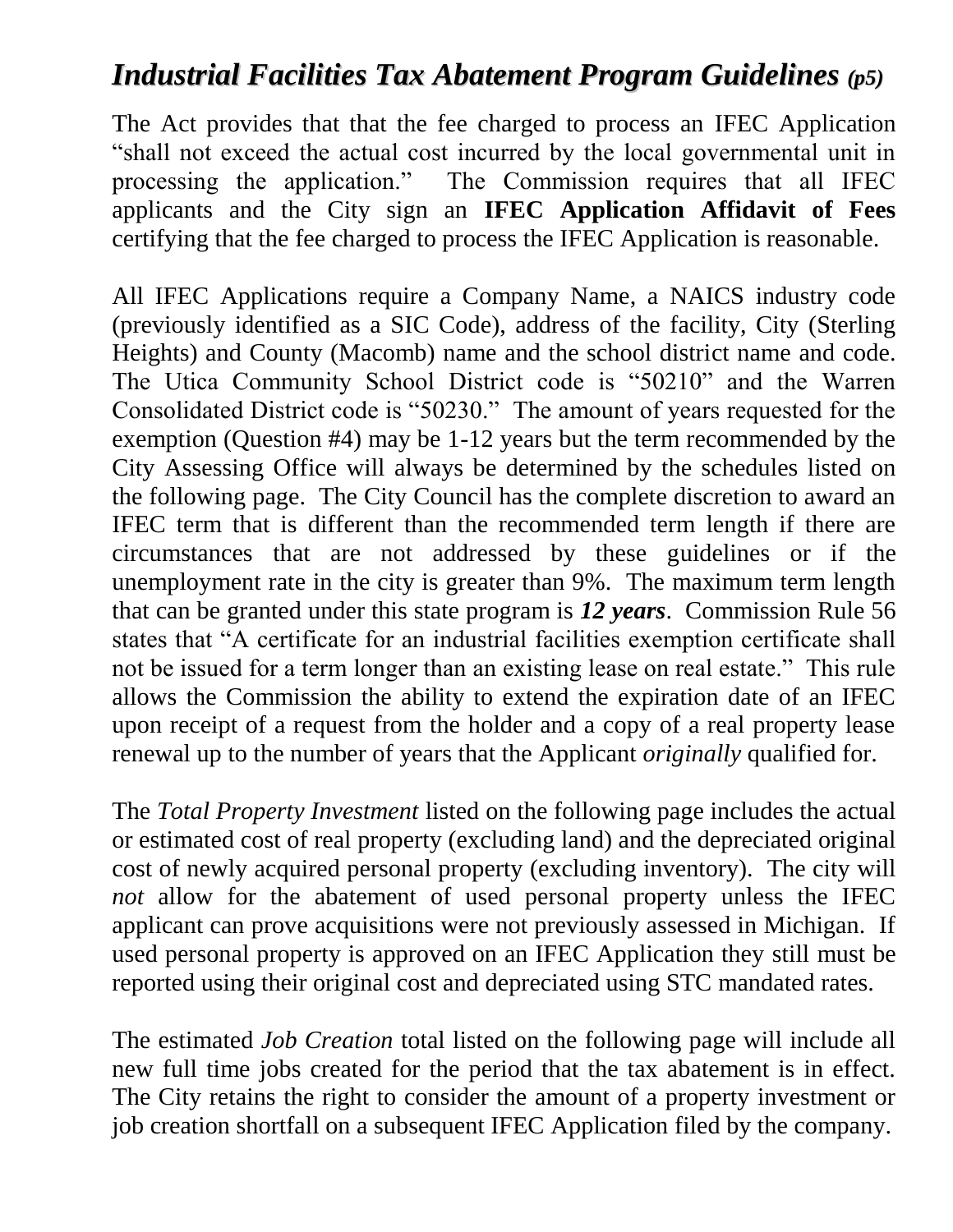## *Industrial Facilities Tax Abatement Program Guidelines (p6)*

The schedules listed below are used in *combination* to calculate the Assessing Office's recommended IFEC term (with a maximum term of 12 years).

| <b>Total Property Investment</b>              | <b>Recommended Term Length</b> |
|-----------------------------------------------|--------------------------------|
| \$500,000<br>\$999,999<br>$\omega_{\rm{max}}$ | 5 Years                        |
| $$1,000,000 - $2,999,999$                     | 6 Years                        |
| $$3,000,000 - $4,999,999$                     | 7 Years                        |
| $$5,000,000 - $9,999,999$                     | 8 Years                        |
| $$10,000,000 - $19,999,999$                   | 9 Years                        |
| \$20,000,000 - \$29,999,999                   | 10 Years                       |
| \$30,000,000 - \$39,999,999                   | 11 Years                       |
| $$40,000,000+$                                | 12 Years                       |
| <b>Job Creation</b>                           | <b>Recommended Term Length</b> |
| 10 Jobs<br>$\mathbf{1}$                       | 1 Year                         |
| 11<br>$25$ Jobs                               | 2 Years                        |
| $26 -$<br>50 Jobs                             | 3 Years                        |
| $51 + \text{Jobs}$                            | 4 Years                        |

The City of Sterling Heights wishes to encourage more sustainable green building and development practices within the City. The United States Green Building Council (USGBC) created **LEED** (Leadership in Energy and Environmental Design) in order to develop universally understood and accepted standards, tools and performance criteria for building construction. The *LEED Standard* covers environmental actions in sustainable sites, water efficiency, energy and atmosphere, materials and resources, indoor environmental quality and bonus credits for process and design innovation.

The City will award *an additional one-year tax abatement term* to the recommended IFEC term for *all* buildings that become **LEED Certified Projects** as determined by the USGBC. The City will award *an additional two-year tax abatement term* to the IFEC term for *all* buildings that become **LEED Certified Silver Projects** and will award *an additional three-year tax abatement term* to the IFEC term for those buildings that become certified as either **LEED Gold** or **LEED Platinum** projects. All IFEC Applicants will have *120 days* after the completion of their real property improvements to provide the City with written proof of their building's LEED certification.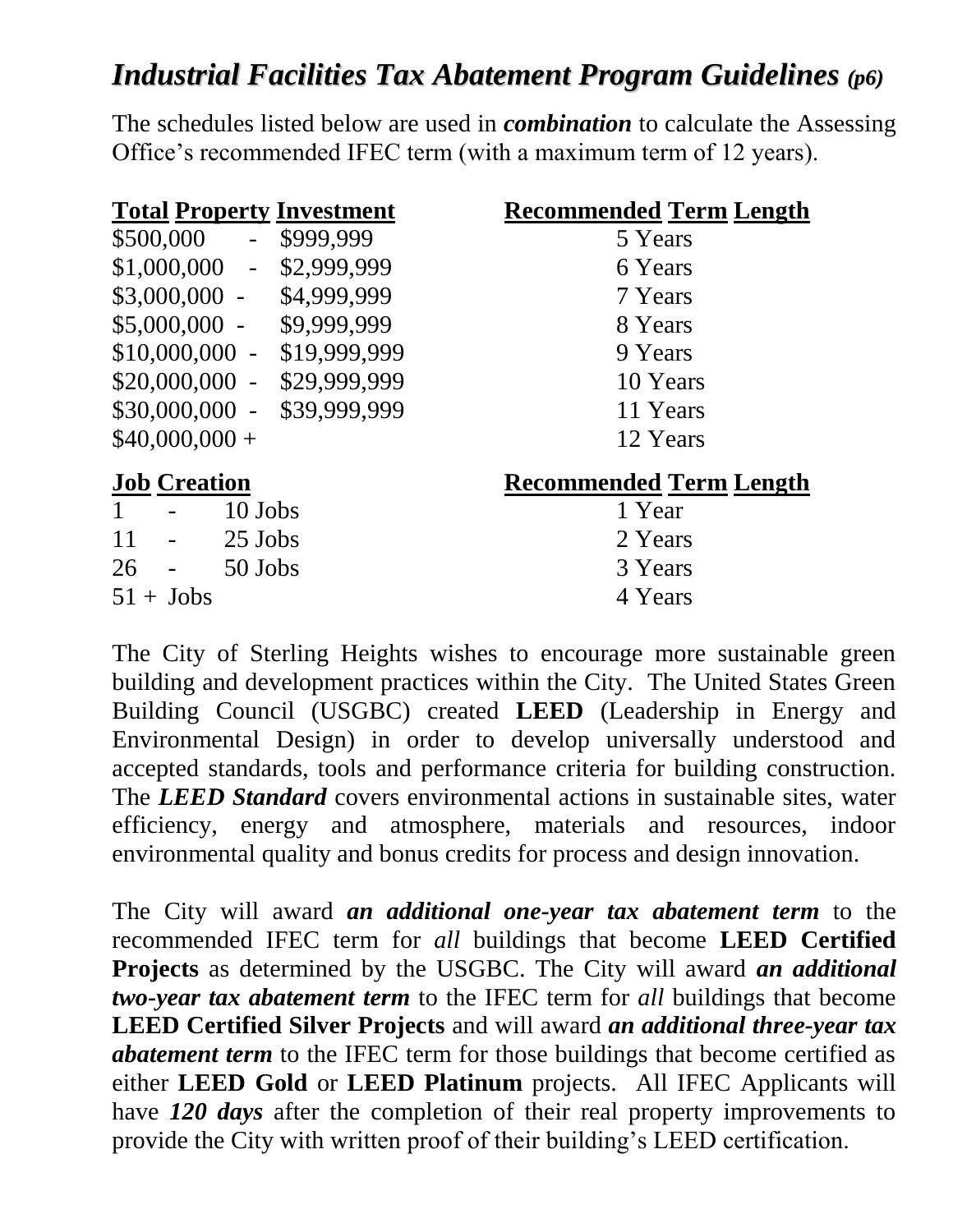## *Industrial Facilities Tax Abatement Program Guidelines (p7)*

The City wishes to encourage more high-technology activities by awarding an additional **one-year IFEC term** beyond the amount of years that would be recommended by using the existing IFEC term schedules for those industrial businesses primarily engaged in a **"high technology activity,"** which include:

Advanced computing and materials Biotechnology Electronic device technology Engineering or laboratory testing Environmental cleanup technology Pollution prevention technology Medical device technology Product research and development. Advanced vehicles technology Life sciences technology Homeland security Defense technology Alternative energy technology

Within 60 days of the receipt of an approved IFEC Application the Commission will notify the State Treasurer of the application and will seek concurrence from the Michigan Economic Development Corporation (MEDC) that the application complies with all of the requirements of Act 198. The State Treasurer may exclude half or all of the millage levied under the State Education Act if it determines that reducing this rate is necessary to reduce unemployment, promote economic growth, and increase capital investment. They will issue an **Industrial Facilities Tax Exemption Certificate (IFEC)** and will send a certified copy to the IFEC Applicant and to the City Assessor.

The owner or lessee of property for which an IFEC has been issued is exempt from ad valorem property taxes for the term of the IFEC and is issued an *industrial facilities tax* that is approximately 50% of a regular tax amount. An IFEC will remain in effect for the term determined by the City Council commencing with its effective date (December  $31<sup>st</sup>$  following the date the IFEC was issued). The Act also gives the City the option of having the IFEC end up to two years after the *completion date* of the property investment if the size and complexity of the investment dictates a longer acquisition period.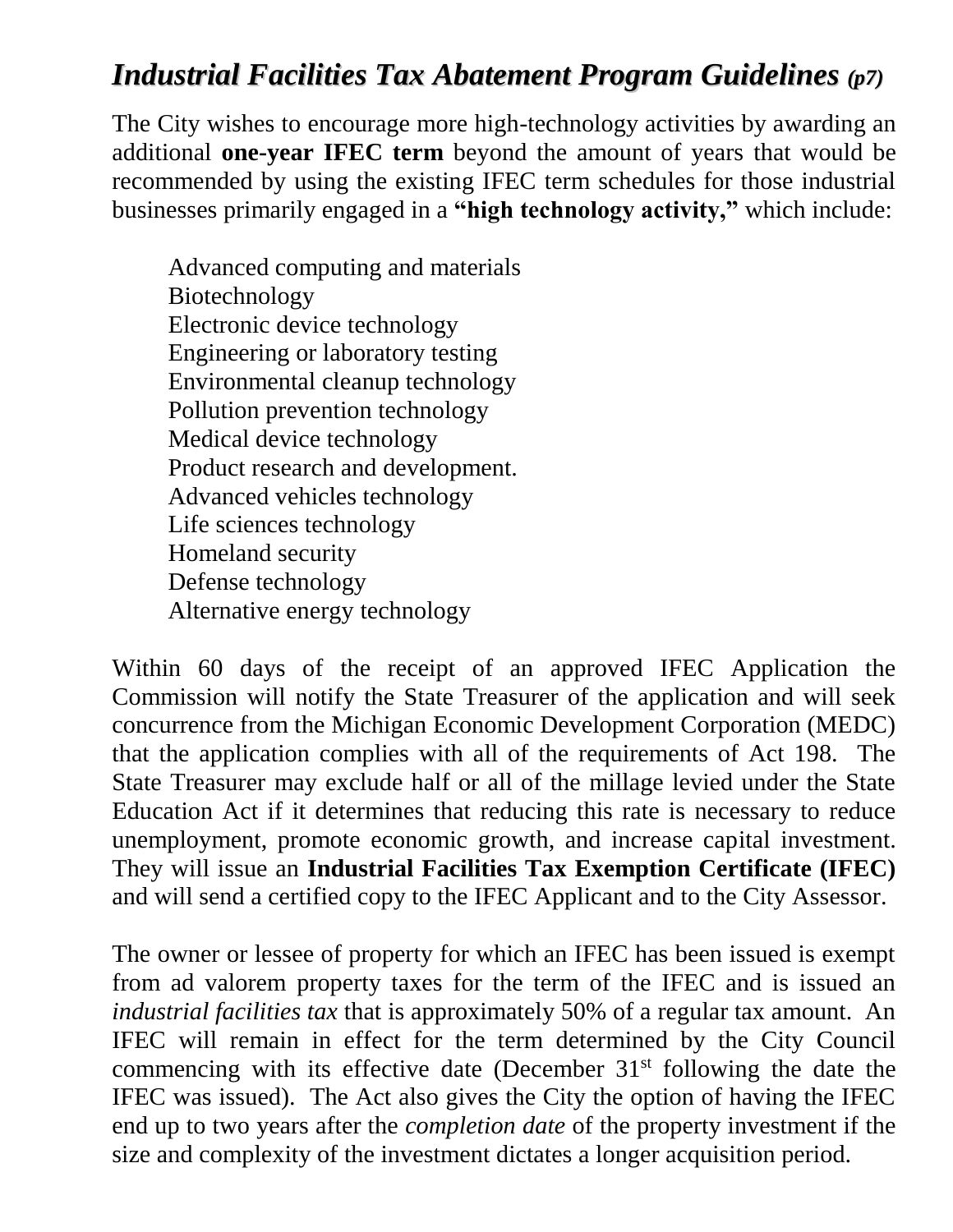## *Industrial Facilities Tax Abatement Program Guidelines (p8)*

Before the City Council acts on an IFEC Application the City will review any existing property for which an abatement has been requested to determine whether there are any unpaid taxes, invoices or assessments and whether the facility is in compliance with all applicable codes and ordinances relating to property maintenance and required utility upgrades. The City will *not* submit an application to the City Council until *all* performance issues are resolved.

The Act requires a written agreement between the Applicant and the City for performance or other issues of concern. The **IFEC Letter of Agreement**  outlines specific performance criteria for the applicant such as making estimated property investments, creating jobs and complying with all applicable laws and regulations. It also provides the City with specific legal remedies when an IFEC holder prematurely vacates their facility or does not comply with local ordinances or with statutory reporting requirements.

The Act requires all certificate holders to file an **IFEC Notice of Completion and Final Cost Report** for each real or personal property investment for which a certificate has been issued. The Assessing Office will send this report to all certificate holders after the completion date of each real or personal property component. This report will ask the certificate holder to confirm the estimated project completion date and property investment costs listed on the original IFEC Application. This report is due 90 days after the completion date of each property component and should be completed in the same type of format as was contained in the original IFEC Application filed with the City.

If the completion date of a real or personal property component is beyond the date listed on the IFEC Application the certificate holder must make a written request to the City to revise the project component's ending date as long as the revised ending date *less* than two years after the certificate's effective date. If the revised completion date is beyond this period the certificate holder will be required to file an **IFEC Request for Extension to Complete Project** with an application fee of **\$635.00**. This form will require a detailed explanation why more time is needed to complete the proposed project. Upon receipt of this request the City may deny the request, approve the request with no change in the ending date of the IFEC, or approve the request with a revised ending date. The City will approve extensions if the cause of the delay is beyond the direct control of the certificate holder but will *not* revise the certificate ending date.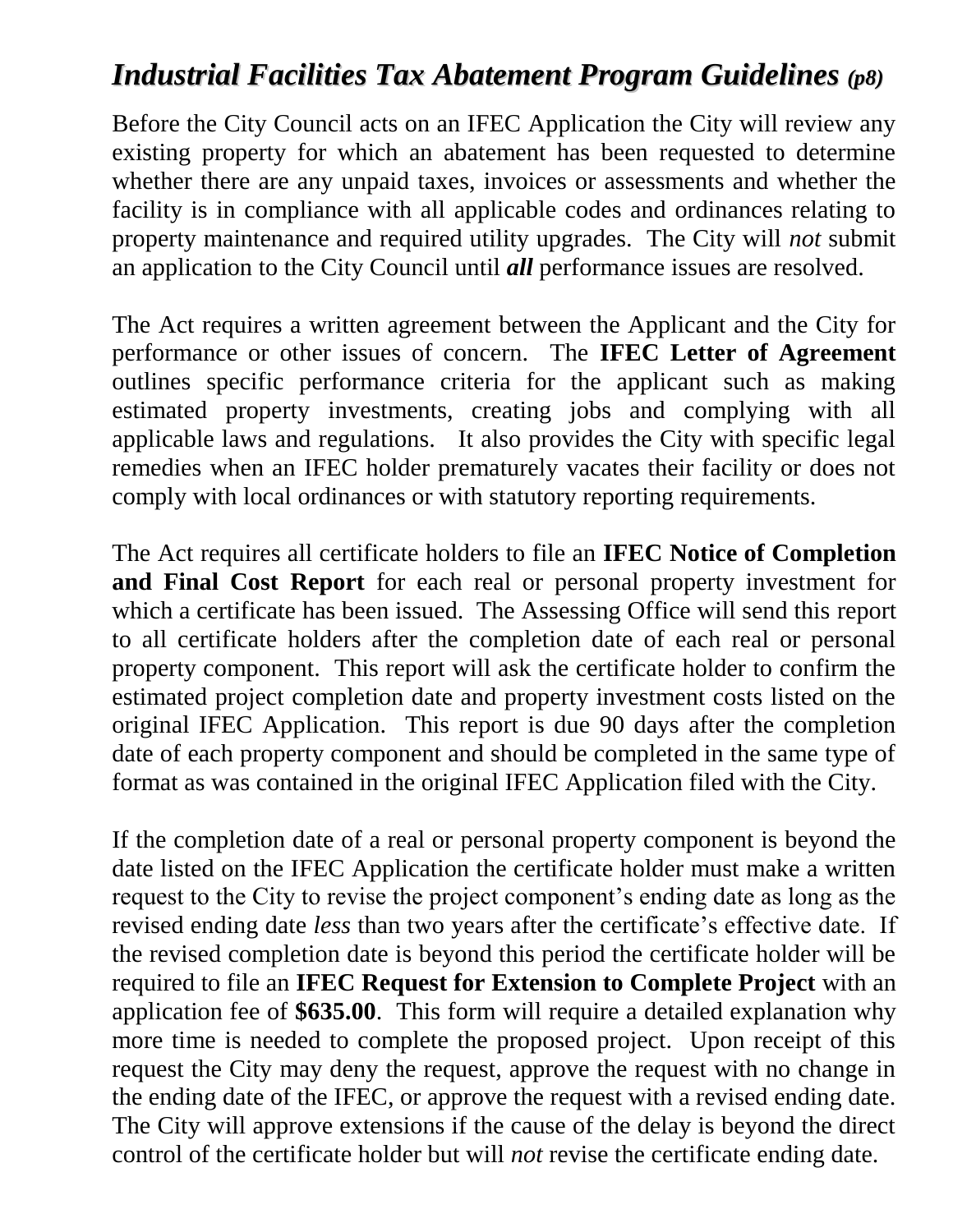## *Industrial Facilities Tax Abatement Program Guidelines (p9)*

If the final cost of a real or personal property project component is less than the estimated amount the City will not seek a reduction in the *existing* IFEC term as long as the certificate holder provides a detailed explanation of the contributing cause of the investment shortfall. If the final cost of a project component is more than 10% greater than the estimated amount the certificate holder must make a request to the City Council to approve the revised cost. This **IFEC Request for Revision of Final Project Cost** form has a fee of **\$635.00** and must be approved by the City Council before the certificate holder officially requests that the Commission issue a revised IFEC.

An IFEC may be transferred to a new owner or lessee of an existing facility but only with the approval of the City Council and the Commission. **The IFEC Transfer Application** has a \$1,080.00 fee and has the same notice and hearing requirements and shorter review process as a new IFEC Application.

The City requires all certificate holders to file an **IFEC Employment Status Report** on the January 31<sup>st</sup> two years after the certificate's effective date and also on the January  $31<sup>st</sup>$  every two years after that date. The Assessing Office will send this report directly to all of the certificate holders that will ask the company to certify the actual number of full time jobs created as a direct result of the project. The City will not seek a reduction in the *existing* IFEC term as long as the certificate holder provides a detailed explanation of the contributing cause(s) of the shortfall in the original job creation estimate.

The holder of an IFEC may apply for an extension of their certificate at any time in which the certificate is in effect or within twelve months *after* their certificate expires in instances when the certificate holder extends the term of their real property lease or attains a LEED certification level above what they had when their tax abatement was originally approved by the City Council. The **IFEC Extension Application** has a fee of **\$635.00** and must be approved by the City Council. If the City Council denies a request made under this section of the Act the applicant will have no right to appeal the city's decision.

If a certificate holder intends to abandon an existing facility they *must* notify the City within 30 days of their scheduled abandonment. If there is no construction progress at the facility for six months an IFEC holder then has seven months from the date construction ended to notify the City of the delay.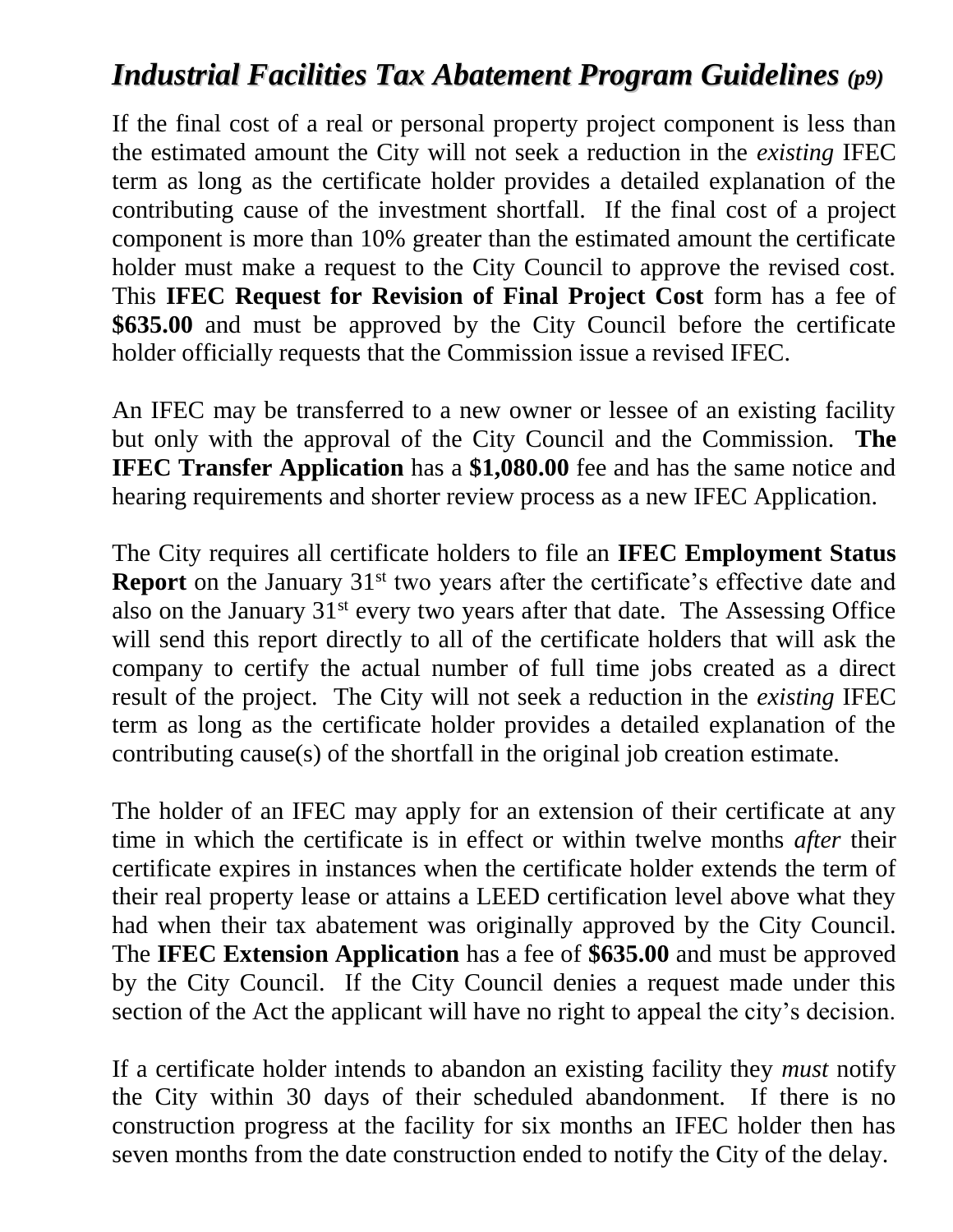## *Industrial Facilities Tax Abatement Program Guidelines (p10)*

The Commission will revoke any component of an IFEC upon the written request of the holder. The *City* may, after public notification and hearing, request that the Commission revoke a certificate component if the purposes for which the certificate was issued was not fulfilled as a result of a failure of the certificate holder to proceed in good faith with the operation of the facility in a manner consistent with the purposes of the Act, and in the absence of circumstances that are beyond the direct control of the certificate holder.

The amount of an industrial facilities tax applicable to real property is a lien until paid. If unpaid, the proceedings are held in the same manner as for the foreclosure in circuit court of mortgage liens upon any type of real property. If the industrial facilities tax applicable to personal property is not paid within the time period permitted by law, the officer to whom the industrial facilities tax is payable may pursue additional remedies to recover the amount of taxes due such as seizing and selling the personal property, instituting a civil action against the owner in circuit court, or making a jeopardy assessment.

These guidelines were taken in part from Act 198 of 1974 as amended, from the Administrative Rules of the State Tax Commission and from the existing guidelines approved by the Sterling Heights City Council. These guidelines are not meant to be an all-inclusive list of these rules and regulations but are, instead, an attempt to present all the significant information in a logical order.

If anyone would like a copy of P.A.198, or any applicable rules and guidelines please contact the Assessing Department at (586) 446-2340. The City Assessor will also review all applications for content and completeness and is available to answer all questions relating to the industrial facilities tax abatement program.

Listed below are the names and contact information for the members of the Commission who are responsible for providing procedural information about the IFEC program. Their address is the State Tax Commission, Michigan Department of Treasury P.O. Box 30471 Lansing, Michigan 48909-7971.

| Patrick Huber, Manager | Huberp@michigan.gov           | $(517)$ 335-1002 |
|------------------------|-------------------------------|------------------|
| <b>Janay Jenkins</b>   | $j$ enkinsj $5@$ michigan.gov | $(517)$ 335-7460 |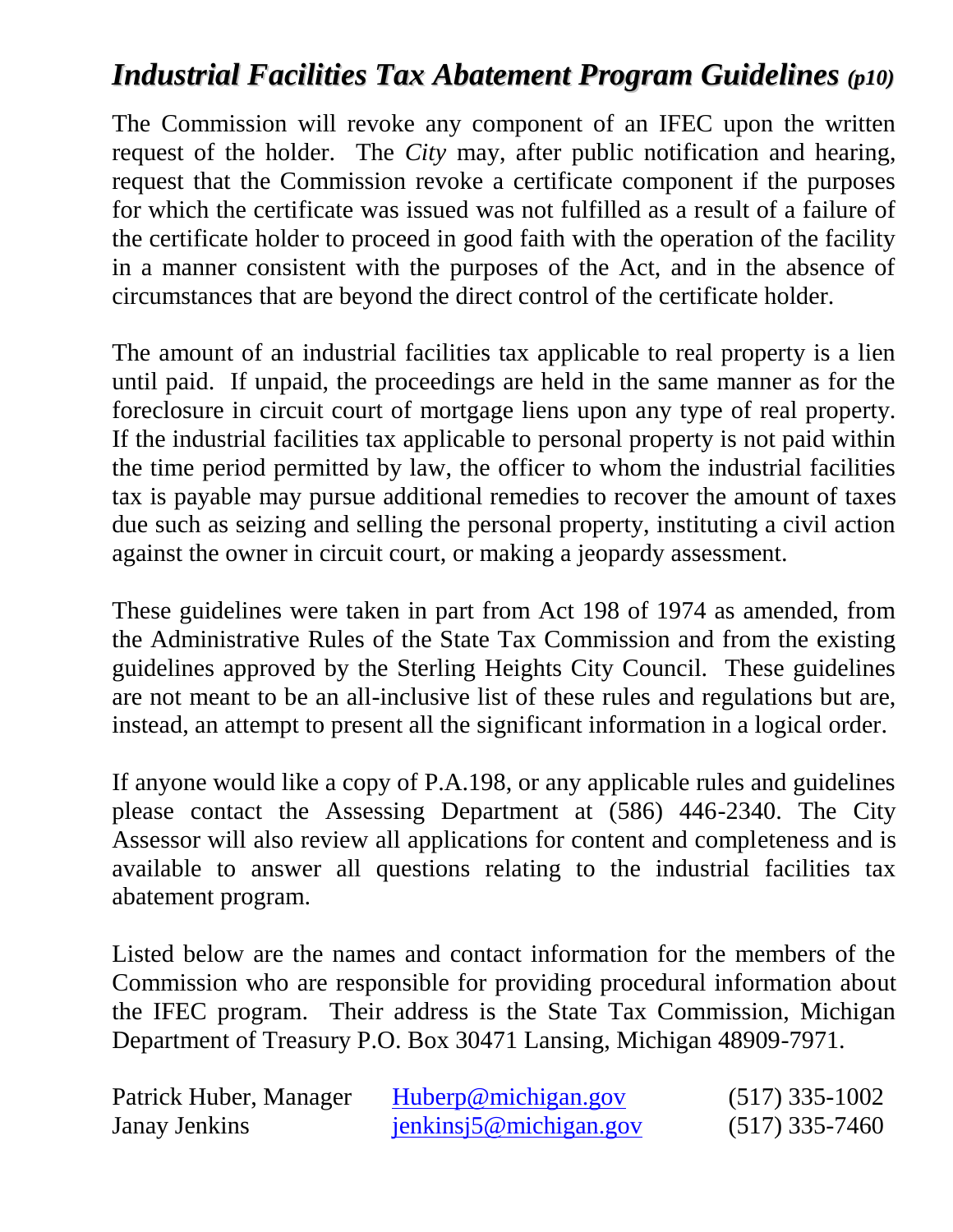

# *Application to Establish an Industrial Development District*

### **APPLICATION INFORMATION**

APPLICATION FEE: \$1,080.00 APPLICANT NAME: APPLICANT ADDRESS: APPLICANT CONTACT: CONTACT PHONE NUMBER: CONTACT EMAIL ADDRESS:

### **PROPERTY INFORMATION**

PROPERTY OWNER(S): PROPERTY ADDRESS: PROPERTY ID NUMBER: LEGAL DESCRIPTION: Attach to Application

#### **PROJECT INFORMATION**

PROJECT DESCRIPTION: \_\_\_\_\_\_\_\_\_\_\_\_\_\_\_\_\_\_\_\_\_\_\_\_\_\_\_\_\_\_\_\_\_\_\_\_\_\_\_\_\_ REAL PROPERTY COSTS: PERSONAL PTY COSTS: TOTAL PROPERTY COSTS: PROJECT STARTING DATE: JOBS TO BE CREATED:

#### **CERTIFICATION**

I hereby certify, as an owner of the property for which this district is requested, that the foregoing is a true statement of this project, and this request for the establishment of an Industrial Development District is filed only in connection with a facility, the construction, acquisition, alteration, or installation of which has *not* commenced as of the date below, which is submitted as required by MCL 207.554.

| PRINT NAME: |  |
|-------------|--|
| TITLE:      |  |
| SIGNATURE:  |  |
| DATE:       |  |
|             |  |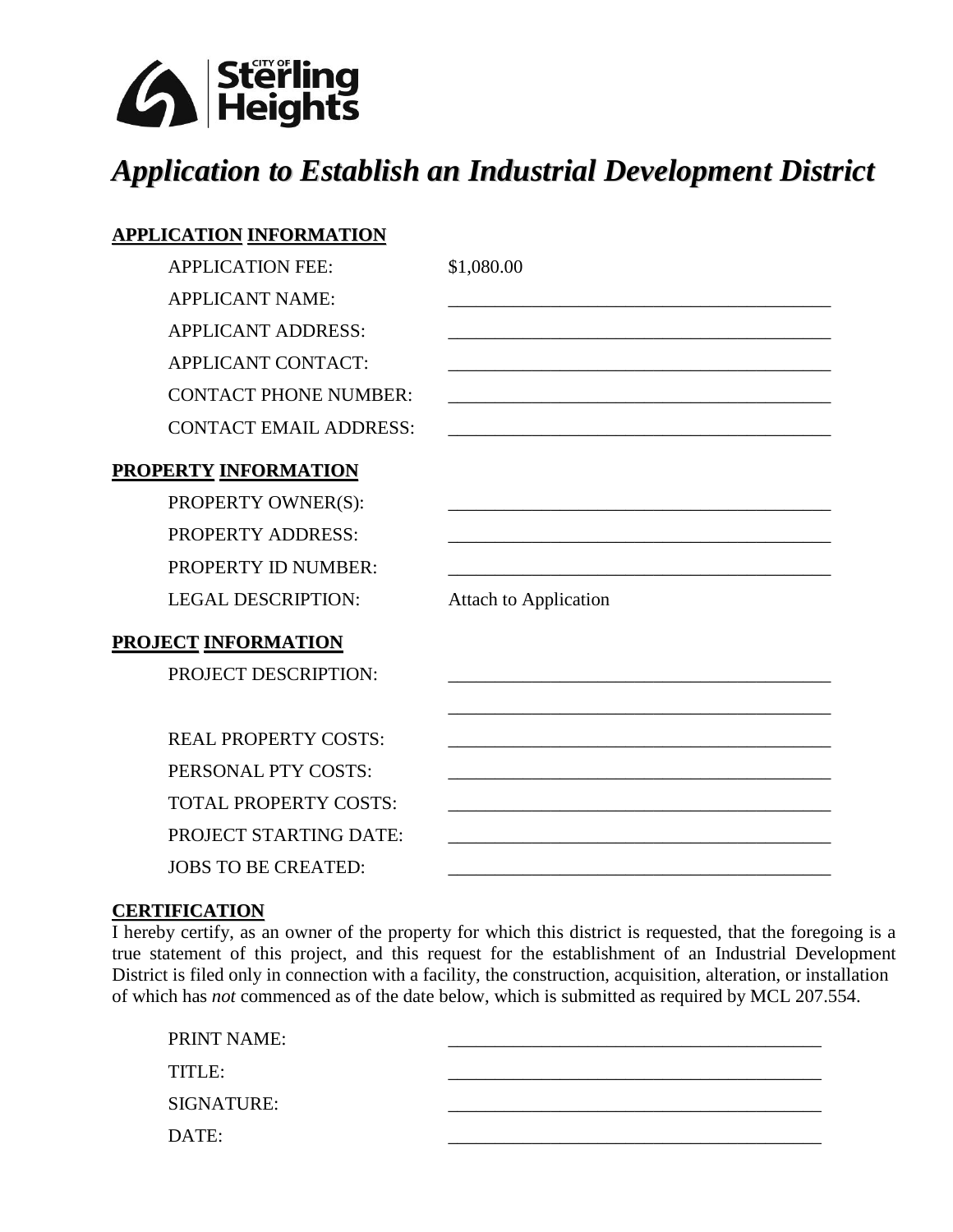

# *Application to Establish a Plant Rehabilitation District*

### **APPLICATION INFORMATION**

APPLICATION FEE: \$1,080.00 APPLICANT NAME: APPLICANT ADDRESS: APPLICANT CONTACT: CONTACT PHONE NUMBER: CONTACT EMAIL ADDRESS:

### **PROPERTY INFORMATION**

PROPERTY OWNER(S): PROPERTY ADDRESS: PROPERTY ID NUMBER: LEGAL DESCRIPTION: Attach to Application

#### **PROJECT INFORMATION**

PROJECT DESCRIPTION:

REAL PROPERTY COSTS: PERSONAL PTY COSTS: TOTAL PROPERTY COSTS: PROJECT STARTING DATE: JOBS TO BE CREATED:

\_\_\_\_\_\_\_\_\_\_\_\_\_\_\_\_\_\_\_\_\_\_\_\_\_\_\_\_\_\_\_\_\_\_\_\_\_\_\_\_\_

#### **CERTIFICATION**

I hereby certify, as an owner of the property for which this district is requested, that the foregoing is a true statement of this project, and this request for the establishment of a Plant Rehabilitation District is filed only in connection with a facility, the construction, acquisition, alteration, or installation of which has *not* commenced as of the date below, which is submitted as required by MCL 207.554.

| PRINT NAME:       |  |
|-------------------|--|
| TITLE:            |  |
| <b>SIGNATURE:</b> |  |
| DATE:             |  |
|                   |  |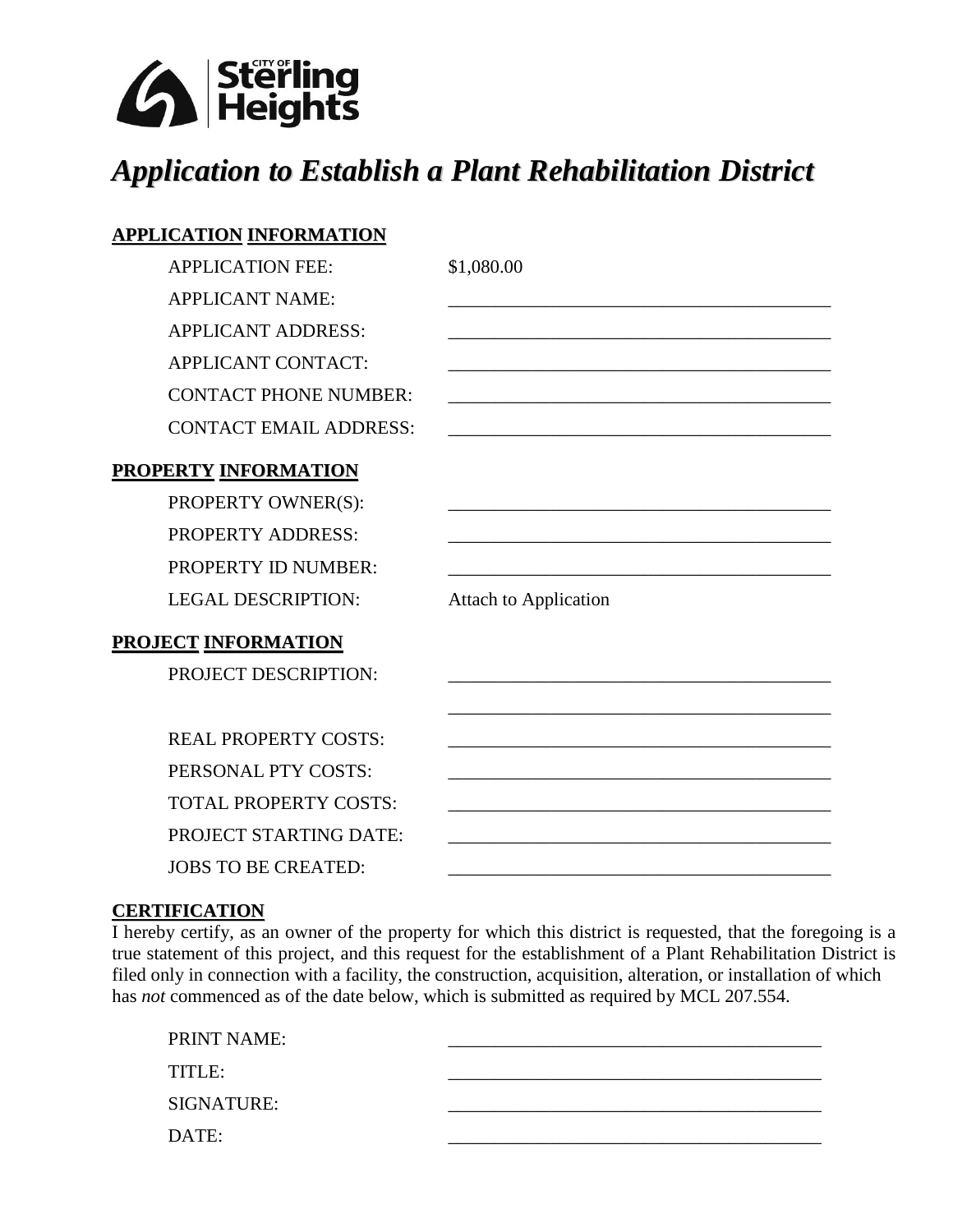

# *Application to Establish a Speculative Building Designation*

| <b>APPLICATION INFORMATION</b> |          |
|--------------------------------|----------|
| <b>APPLICATION FEE:</b>        | \$635.00 |
| <b>APPLICANT NAME:</b>         |          |
| <b>APPLICANT ADDRESS:</b>      |          |
| <b>PHONE NUMBER:</b>           |          |
| <b>PROPERTY INFORMATION</b>    |          |
| PROPERTY OWNER(S):             |          |
| PROPERTY ADDRESS:              |          |
| <b>SIDWELL NUMBER:</b>         |          |
| <b>LEGAL DESCRIPTION:</b>      |          |
| (attach if necessary)          |          |
| <b>IDD ESTABLISHMENT DATE:</b> |          |
| <b>BUILDING INFORMATION</b>    |          |
| <b>BLDG#1 STARTING DATE:</b>   |          |
| TENANT "A" SQ FT:              |          |
| TENANT "B" SQ FT:              |          |
| <b>BLDG #2 STARTING DATE:</b>  |          |
| TENANT "A" SQ FT:              |          |
| TENANT "B" SQ FT:              |          |

Buildings with more than one leasable tenant space should be listed above separately

#### **CERTIFICATION**

On behalf of the property owner(s) referenced above, I hereby certify that the foregoing is a true statement of the property ownership and building information listed above, and that there was *no* tenant for this/these building(s) as of each starting date, which is submitted as required by MCL 207.553(8).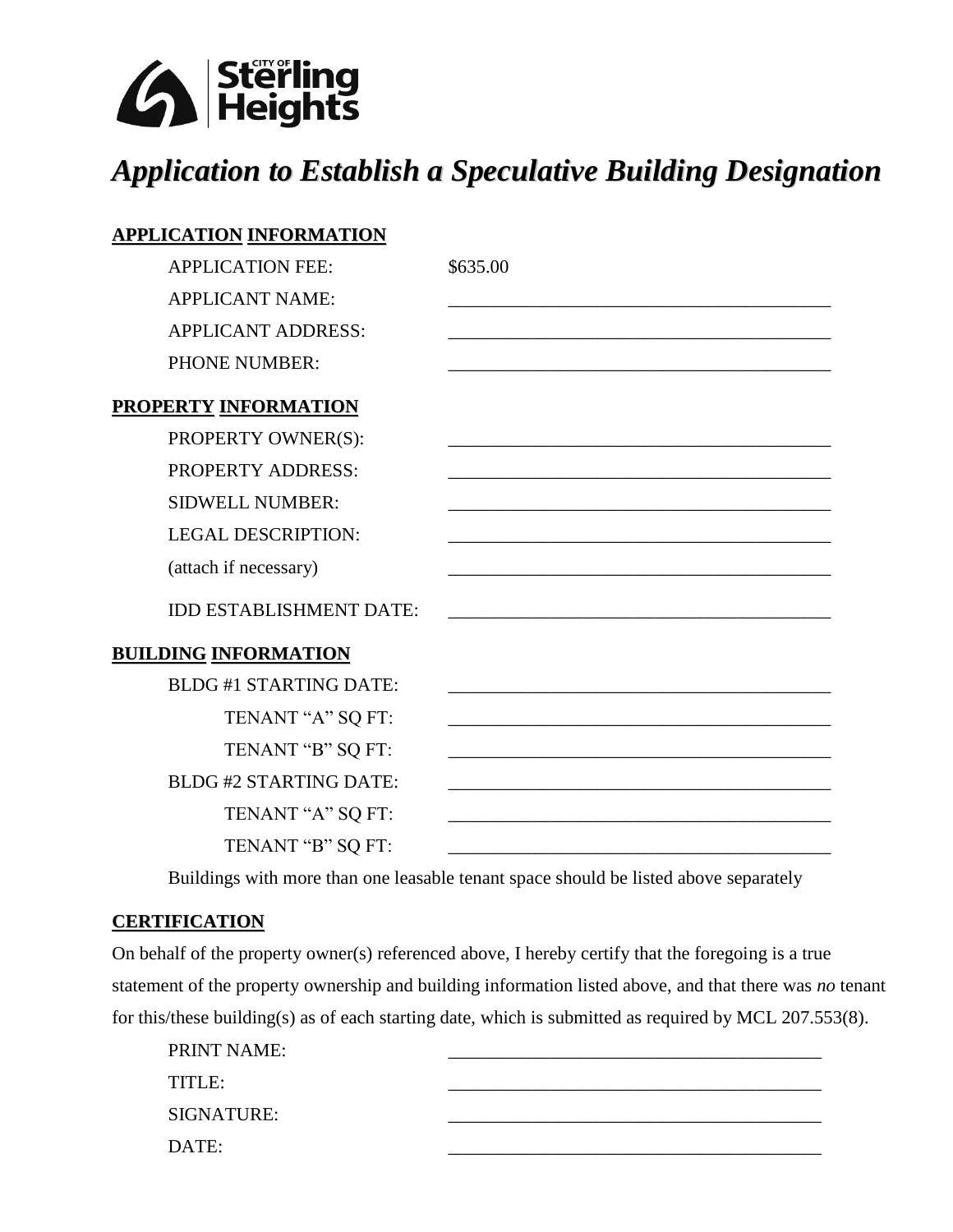

# *IFEC Application Affidavit of Fees*

### **APPLICANT NAME: \_\_\_\_\_\_\_\_\_\_\_\_\_\_\_\_\_\_\_\_\_\_\_\_\_\_\_\_\_\_\_\_\_\_\_\_\_\_\_\_\_\_\_\_\_\_**

**PROPERTY ADDRESS: \_\_\_\_\_\_\_\_\_\_\_\_\_\_\_\_\_\_\_\_\_\_\_\_\_\_\_\_\_\_\_\_\_\_\_\_\_\_\_\_\_\_\_\_\_\_**

#### **CERTIFICATION**

**In accordance with State Tax Commission Bulletin No. 3 dated January 1998, the City of Sterling Heights and the applicant referenced above do hereby swear and affirm that this applicant has not made, or promised to make payment of any kind to the City of Sterling Heights as a condition to the approval of this Application for an Industrial Facilities Tax Exemption (IFT) Certificate.**  Whether payments be referred to as "fees," "payments in lieu of taxes," "donations," or by other **like terms, such payments are contrary to the legislative intent of Act 198, as amended. We do hereby swear and affirm by our signatures below that "no payment of any kind in excess of the fee allowed, as amended by Public Act 323 of 1996, has been made or promised in exchange for favorable consideration of this Application for an IFEC."**

#### **IFT APPLICANT**

|          | <b>PRINT NAME:</b> |         |                                                                                                                                                                                                                                                                                                   |                      |
|----------|--------------------|---------|---------------------------------------------------------------------------------------------------------------------------------------------------------------------------------------------------------------------------------------------------------------------------------------------------|----------------------|
|          | TITLE:             |         |                                                                                                                                                                                                                                                                                                   |                      |
|          | <b>SIGNATURE:</b>  |         |                                                                                                                                                                                                                                                                                                   |                      |
|          | DATE:              |         |                                                                                                                                                                                                                                                                                                   |                      |
|          |                    |         | The forgoing certification was acknowledged this ______ day of __________________                                                                                                                                                                                                                 |                      |
| By       |                    |         | $\frac{1}{2}$ on behalf of $\frac{1}{2}$ on $\frac{1}{2}$ on $\frac{1}{2}$ on $\frac{1}{2}$ on $\frac{1}{2}$ on $\frac{1}{2}$ on $\frac{1}{2}$ on $\frac{1}{2}$ on $\frac{1}{2}$ on $\frac{1}{2}$ on $\frac{1}{2}$ on $\frac{1}{2}$ on $\frac{1}{2}$ on $\frac{1}{2}$ on $\frac{1}{2}$ on $\frac$ |                      |
|          | (Name)             | (Title) |                                                                                                                                                                                                                                                                                                   | (Company Name)       |
|          |                    |         |                                                                                                                                                                                                                                                                                                   |                      |
|          |                    |         | <b>CITY OF STERLING HEIGHTS</b>                                                                                                                                                                                                                                                                   |                      |
|          | <b>PRINT NAME:</b> |         | Melanie D. Ryska                                                                                                                                                                                                                                                                                  |                      |
|          | TITLE:             |         | <b>City Clerk</b>                                                                                                                                                                                                                                                                                 |                      |
|          | <b>SIGNATURE:</b>  |         |                                                                                                                                                                                                                                                                                                   |                      |
|          | DATE:              |         | <u> 2000 - Jan Barnett, fransk politik (d. 1982)</u>                                                                                                                                                                                                                                              |                      |
|          |                    |         | The forgoing certification was acknowledged this ______ day of _________________                                                                                                                                                                                                                  |                      |
| $By_{-}$ |                    |         |                                                                                                                                                                                                                                                                                                   |                      |
|          | (Name)             | (Title) |                                                                                                                                                                                                                                                                                                   | (Company Name)       |
|          |                    |         | $\sim$ $\sim$ $\sim$ $\sim$                                                                                                                                                                                                                                                                       | $\sim$ $\sim$ $\sim$ |

Notary Public, County, MI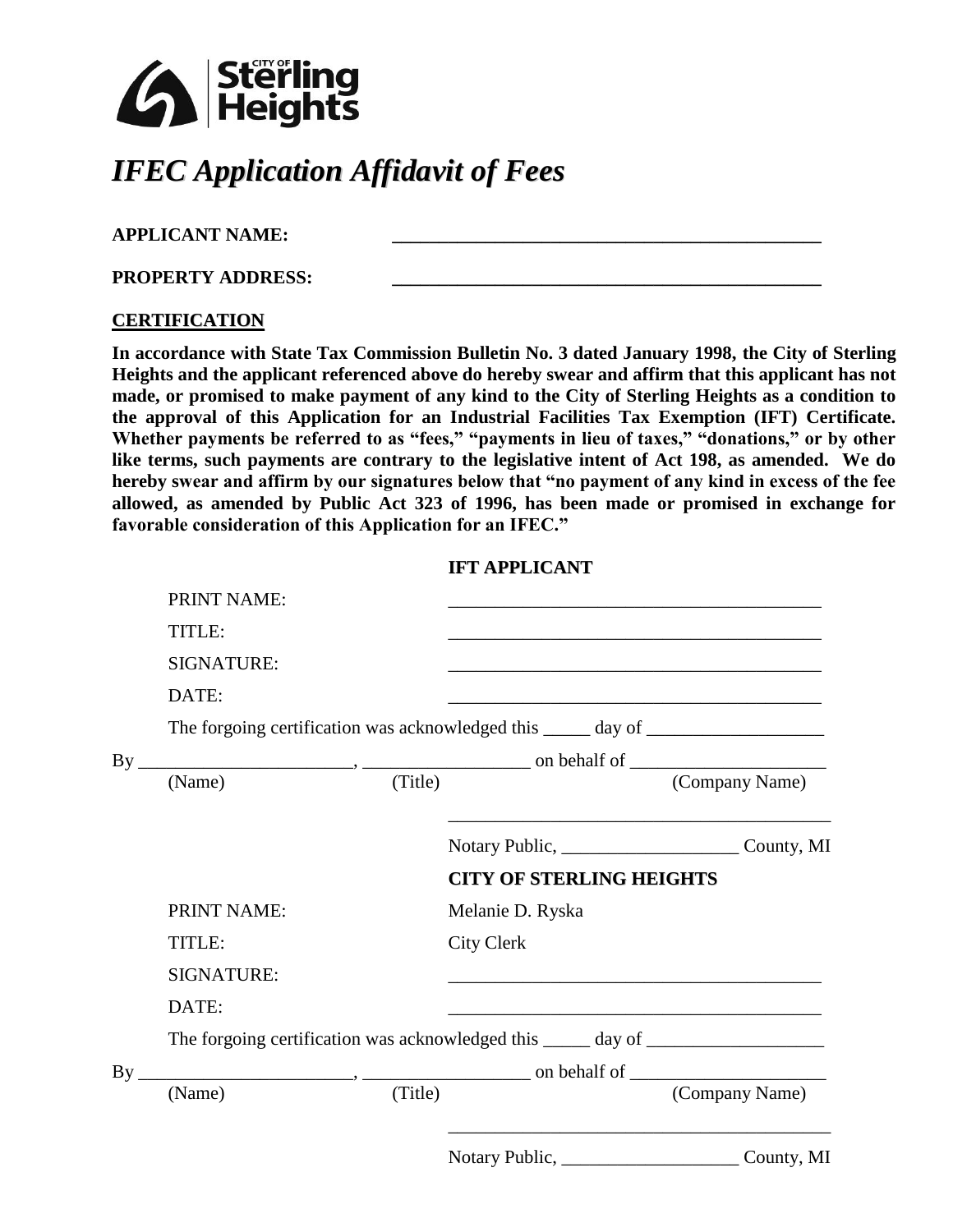### *IFEC LETTER OF AGREEMENT*

| DATE:                |  |
|----------------------|--|
| <b>COMPANY NAME:</b> |  |

#### **FACILITY ADDRESS: \_\_\_\_\_\_\_\_\_\_\_\_\_\_\_\_\_\_\_\_\_\_\_\_\_\_\_\_\_**

City Council City of Sterling Heights 40555 Utica Road P.O. Box 8009 Sterling Heights, MI 48311-8009

#### RE: **Industrial Facilities Tax Exemption Certificate** between:

\_\_\_\_\_\_\_\_\_\_\_\_\_\_\_\_\_\_\_\_\_\_\_\_\_\_\_\_\_\_\_\_\_\_\_\_\_\_\_\_\_\_\_\_\_\_\_\_\_\_\_\_and the City of Sterling Heights

Dear Members of Council:

\_\_\_\_\_\_\_\_\_\_\_\_\_\_\_\_\_\_\_\_\_\_\_\_\_\_\_\_\_\_\_\_\_\_\_(the "Company") has submitted the attached Application (the "Application") to you requesting approval of an Industrial Facilities Tax Exemption Certificate ("IFEC"), pursuant to Michigan Public Act 198 of 1974, as amended, for the property located at \_\_\_\_\_\_\_\_\_\_\_\_\_\_\_\_\_\_\_\_\_\_\_\_\_\_\_\_\_\_\_\_\_\_\_\_\_\_\_\_\_\_\_\_\_\_\_\_\_\_\_, Sterling Heights, (the "Facility")

(Legal Description of the property where the Facility is located is attached).

To encourage approval of the IFEC and in recognition of the investments the City of Sterling Heights (the "City") will make toward the economic growth of the Company, which will benefit the City, the Company agrees as follows:

- **1. General.** (Check applicable lines consistent with the Application)
- a. The Company will make the improvements set forth in the Application within two (2) years of the effective date of the IFEC (the "Effective Date").
- b. The Company will purchase and/or lease and install the personal property as set forth in the Application within two (2) years of the Effective Date.
- c. The Company will create <u>seemach new full-time</u> jobs at the Facility within two (2) years of the Effective Date.
- d. The Company will comply with the requirements imposed by the City as part of the site review prior to issuance of a Certificate of Occupancy.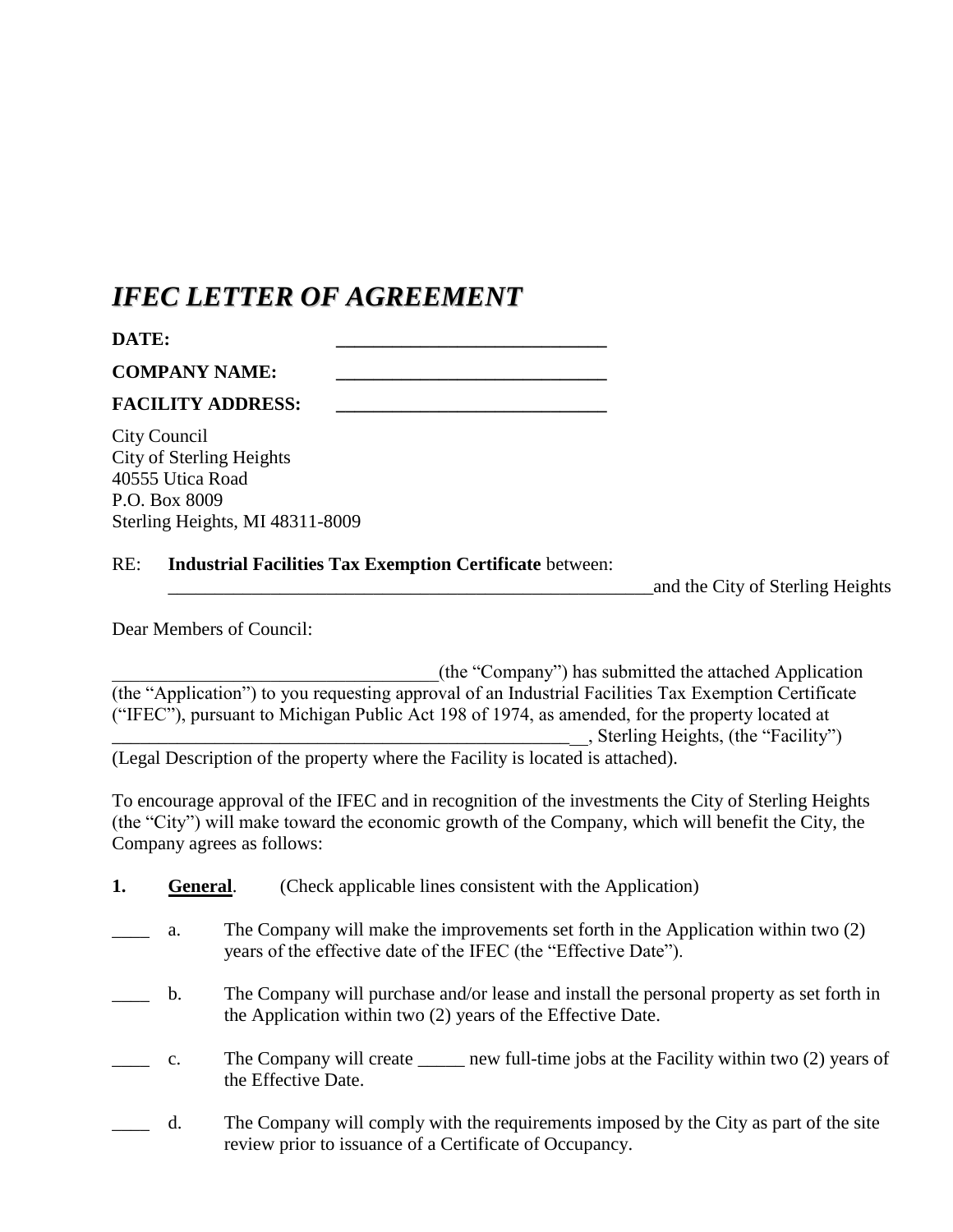- **2. Compliance with Laws.** The Company agrees that it will operate the Facility in accordance with all applicable Federal, State, and local laws or regulations, including but not limited to zoning, outside storage, industrial waste disposal, air and water quality, noise control, and other environmental regulations.
- **3. Continued Operation of the Facility.** The Company further agrees to continue to operate the Facility within the City for the period of the IFEC in order to retain the benefits of the IFEC.
- **4. Premature Vacation of the Facility.** If the Company vacates, or intends to vacate, the Facility prior to the end of the term of the IFEC, the Company shall be responsible for the following:
	- a. If the Company intends to vacate the Facility for which the IFEC has been approved and issued prior to the end of the term of this agreement, the Company agrees to notify the City Assessor in writing of such intent and the reasons for vacating not less than 60 days prior to vacating the facility.
	- b. The Company agrees to make reasonable provisions satisfactory to the City and in compliance with all applicable laws, codes and ordinances to maximize the likelihood of re-occupancy or re-use of the unoccupied building for productive use within a reasonable time period after the Facility is vacated.
	- c. The Company shall, if requested by the City, deposit an amount equal to the amounts anticipated to be due from the Company under this agreement as a result of the Company vacating the Facility prior to the term for which the IFEC was approved, including but not limited to any reasonable cleanup or maintenance costs, administrative fees, court costs, and attorney fees incurred.
	- d. The Company shall pay any outstanding taxes and shall repay to all affected municipalities an amount equal to the total tax amount abated by the IFEC (unless recovery of a lesser amount is requested by the City or other taxing authority) within 30 days of the date of an invoice for such taxes.
	- e. If the Company fails to pay the amount of the invoice for abated taxes within 30 days of the date of the City invoice, the Company shall be responsible for any additional costs incurred by the City in recovery of such taxes, including, but not limited to administrative fees, court costs, and attorney fees incurred.
- **5.** Notice of Completion and Final Cost Report. The Company will submit to the City, not later than 90 days after the completion date for each property component for which an IFEC was granted a Notice of Completion and Final Cost Report in a form requested by the City which includes the actual completion date and final cost of each project component for which an IFEC was originally granted, and an explanation if the final cost of either the real or personal property listed on the Application was greater than the original estimated amount by more than 10%.
- **6. Employment Status Report.** The Company will submit to the City, not later than January 31<sup>st</sup> of the second year after the effective date, and every two years after that date, an Employment Status Report in a form requested by the City, which includes the number of actual full-time jobs created as a direct result of the project for which the certificate was granted, and an explanation if the jobs created during the term of the IFEC was less than the original estimated amount.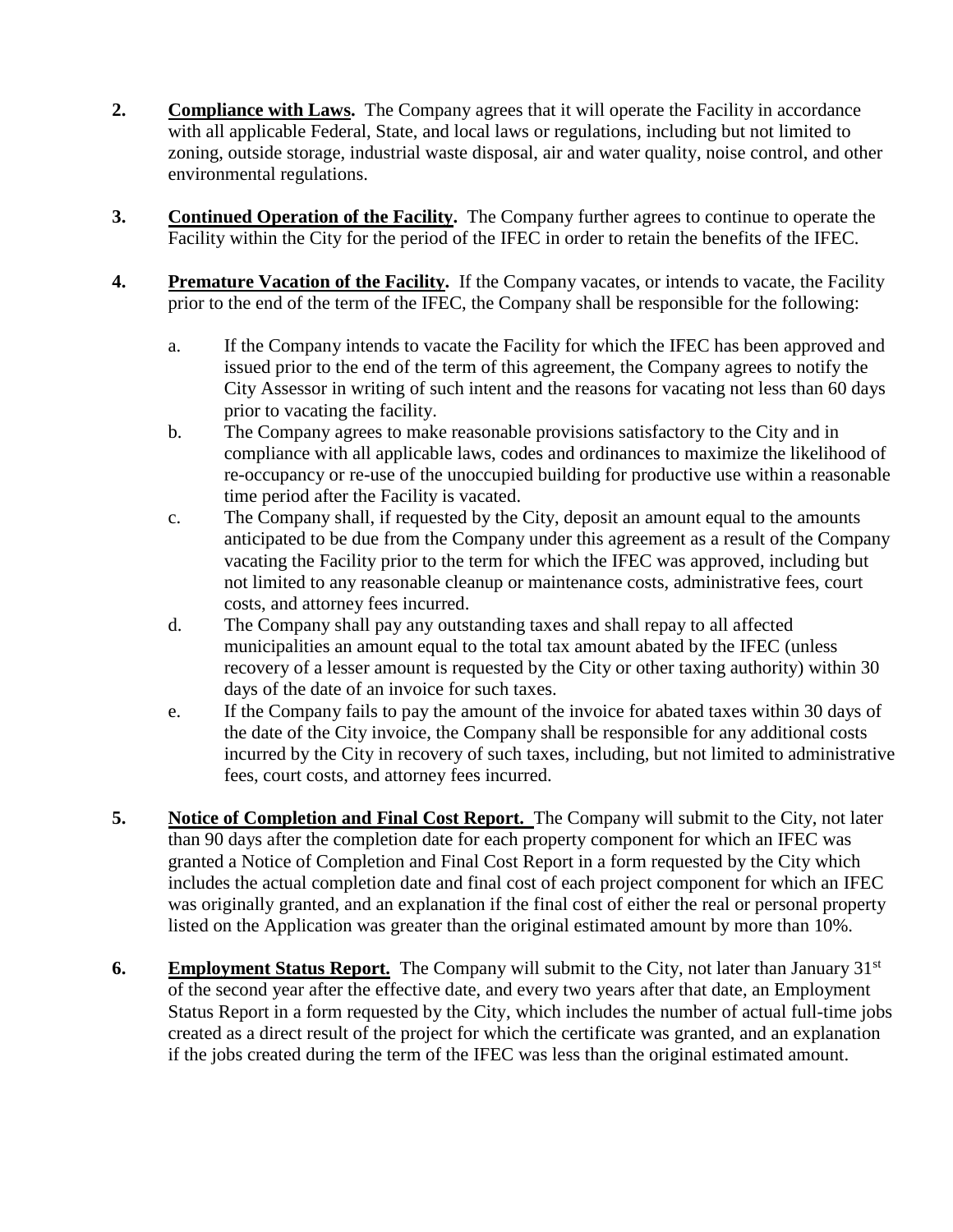

# *IFEC Notice of Completion and Final Cost Report*

**PROPERTY ADDRESS: CERTIFICATE NUMBER: CERTIFICATE HOLDER: CERTIFICATE EXPIRATION:**

#### **PROJECT COMPLETION**

Real or personal property improvements beginning date: Estimated real or personal property improvements ending date: *Actual ending date* of real or personal property improvements: \_\_\_\_\_\_\_\_\_\_\_\_\_\_\_\_\_\_\_\_\_\_\_ Explanation if actual improvement ending date is *different* than estimated ending date: \_\_\_\_\_\_\_\_\_\_\_\_\_\_\_\_\_\_\_\_\_\_\_\_\_\_\_\_\_\_\_\_\_\_\_\_\_\_\_\_\_\_\_\_\_\_\_\_\_\_\_\_\_\_\_\_\_\_\_\_\_\_\_\_\_\_\_\_\_\_\_

\_\_\_\_\_\_\_\_\_\_\_\_\_\_\_\_\_\_\_\_\_\_\_\_\_\_\_\_\_\_\_\_\_\_\_\_\_\_\_\_\_\_\_\_\_\_\_\_\_\_\_\_\_\_\_\_\_\_\_\_\_\_\_\_\_\_\_\_\_\_\_

### **PROJECT COSTS**

Estimated real or personal property improvements total cost: *Actual final cost* of real or personal property improvements: Explanation if actual improvement final cost is *different* than estimated total cost:

#### **CERTIFICATION**

On behalf of the certificate holder referenced above, I hereby certify that the forgoing is a true statement of the status of this company as of the date hereof and is submitted as required by State Tax Commission Administrative Rule 55, as it pertains to Public Act 198 of 1974, as amended.

\_\_\_\_\_\_\_\_\_\_\_\_\_\_\_\_\_\_\_\_\_\_\_\_\_\_\_\_\_\_\_\_\_\_\_\_\_\_\_\_\_\_\_\_\_\_\_\_\_\_\_\_\_\_\_\_\_\_\_\_\_\_\_\_\_\_\_\_\_\_\_

\_\_\_\_\_\_\_\_\_\_\_\_\_\_\_\_\_\_\_\_\_\_\_\_\_\_\_\_\_\_\_\_\_\_\_\_\_\_\_\_\_\_\_\_\_\_\_\_\_\_\_\_\_\_\_\_\_\_\_\_\_\_\_\_\_\_\_\_\_\_\_

| <b>PRINT NAME:</b> |  |
|--------------------|--|
| TITLE:             |  |
| <b>SIGNATURE:</b>  |  |
| DATE:              |  |
|                    |  |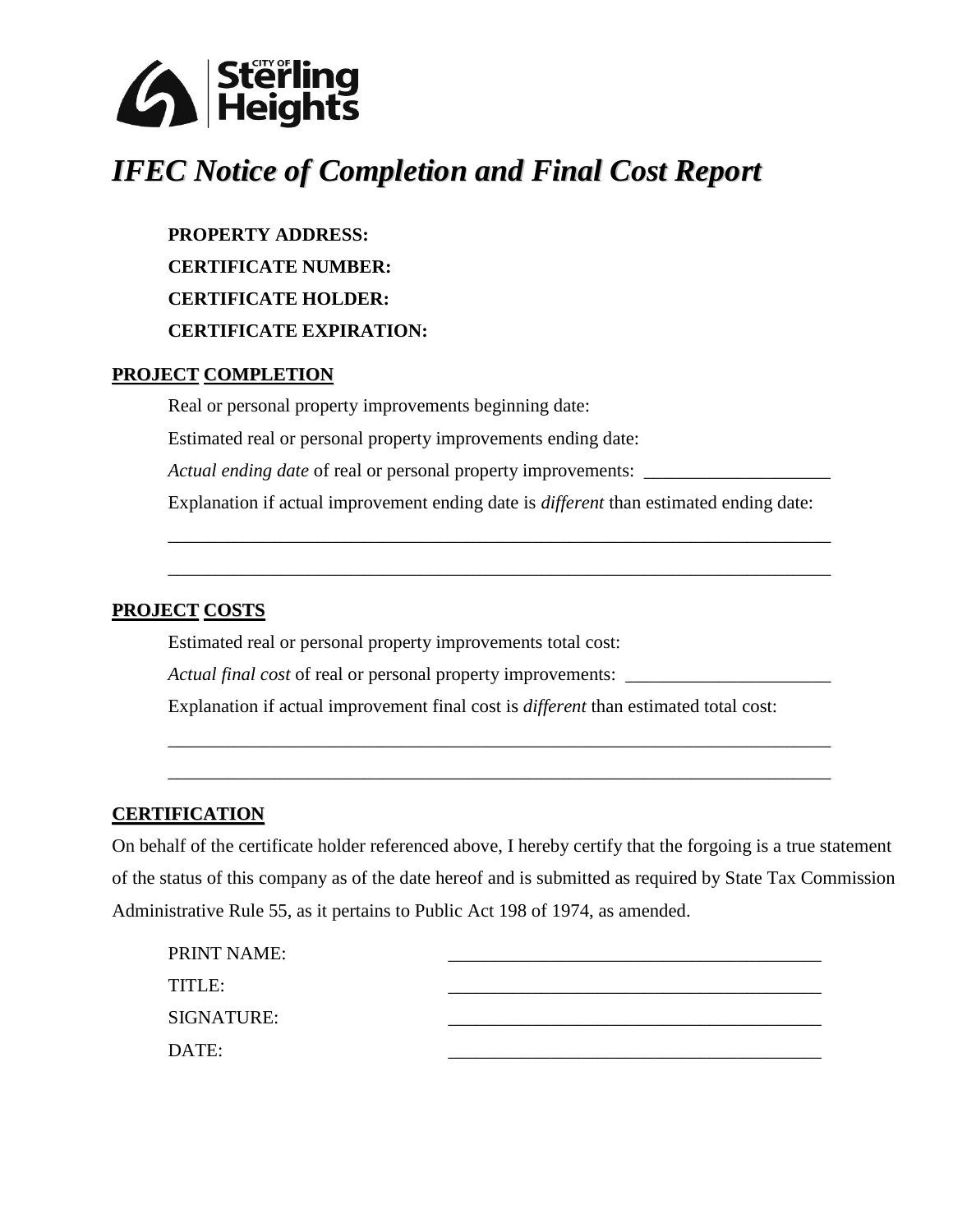**7. Review and Audit: Payment of Costs.** The Company understands that the City may review and audit the information provided by the Company to determine compliance with this agreement and that any costs for such services will be paid by the Company in accordance with a fee schedule approved by the City Council, which may be adjusted from time to time based upon increases in costs to the City.

#### **8. Remedies for Default for Failure to Satisfy Representations Made in Application.**

The Company understands that the City may pass a resolution requesting that the State Tax Commission reduce the term of the IFEC or revoke the IFEC to the extent that the construction or expansion of the Facility has not been completed, expenditures made, or employment reached as represented by the Company in the application, by sending a copy of this Agreement along with a copy of the City Council resolution authorizing such action to the State Tax Commission. In addition, the Company acknowledges that the City may take into account any deficiency in job creation, or real or personal property investment made under this application in a subsequent application for an IFEC or an Exemption of New Personal Property filed by the Company.

- **9. Consequences of Unsuccessful Real or Personal Property Tax Appeal.** The Company acknowledges that if during the term of this Agreement, the Company appeals any real or personal property assessment to the Michigan Tax Tribunal or other court of competent jurisdiction upon which it does not prevail, that the Company shall pay to the City all reasonable costs, expenses, and attorney fees incurred by the City in defending such appeals within thirty (30) days of the date of receipt of an invoice from the City. The Company also acknowledges that the City may consider such appeals in deciding the term of any subsequent certificates granted to the Company.
- **10. Unforeseen Events.** By execution of this agreement, it is understood that the Company's investment in the Facility and the City's investment in the granting of the IFEC are to encourage economic growth within the City. The City acknowledges that in some instances, economic conditions may prevent the Company from complying fully with this agreement and the terms of the Application. The City will give the Company an opportunity to explain the reasons for any variations from the representations contained in the application and will evaluate the Company's situation prior to taking any action authorized by paragraph 4 and 8 of this agreement.
- **11. Entire Agreement.** This is the entire agreement of the parties relating to the matters covered by this Agreement, and no prior or subsequent promises, representations or assurances, whether in any other form, shall be used to modify, vary or contradict any provision of this Agreement, except for any written amendment to this Agreement or separate agreement signed following the date of this Agreement by authorized representatives of all parties to this Agreement.
- **12. Severability.** The invalidity of any section, subsection, clause or provision of this Agreement shall not affect the validity of the remaining sections, subsections, clauses or provisions thereof, which shall remain in full force and effect to govern the parties' relationship.
- **13. Reimbursement of Attorney Fees for Modification of Standard Agreement.** The Company agrees to reimburse the City within 30 days of the date of a receipt of an invoice from the City for all attorney fees incurred by the City in the negotiation or preparation of changes to the standard IFEC Letter of Agreement.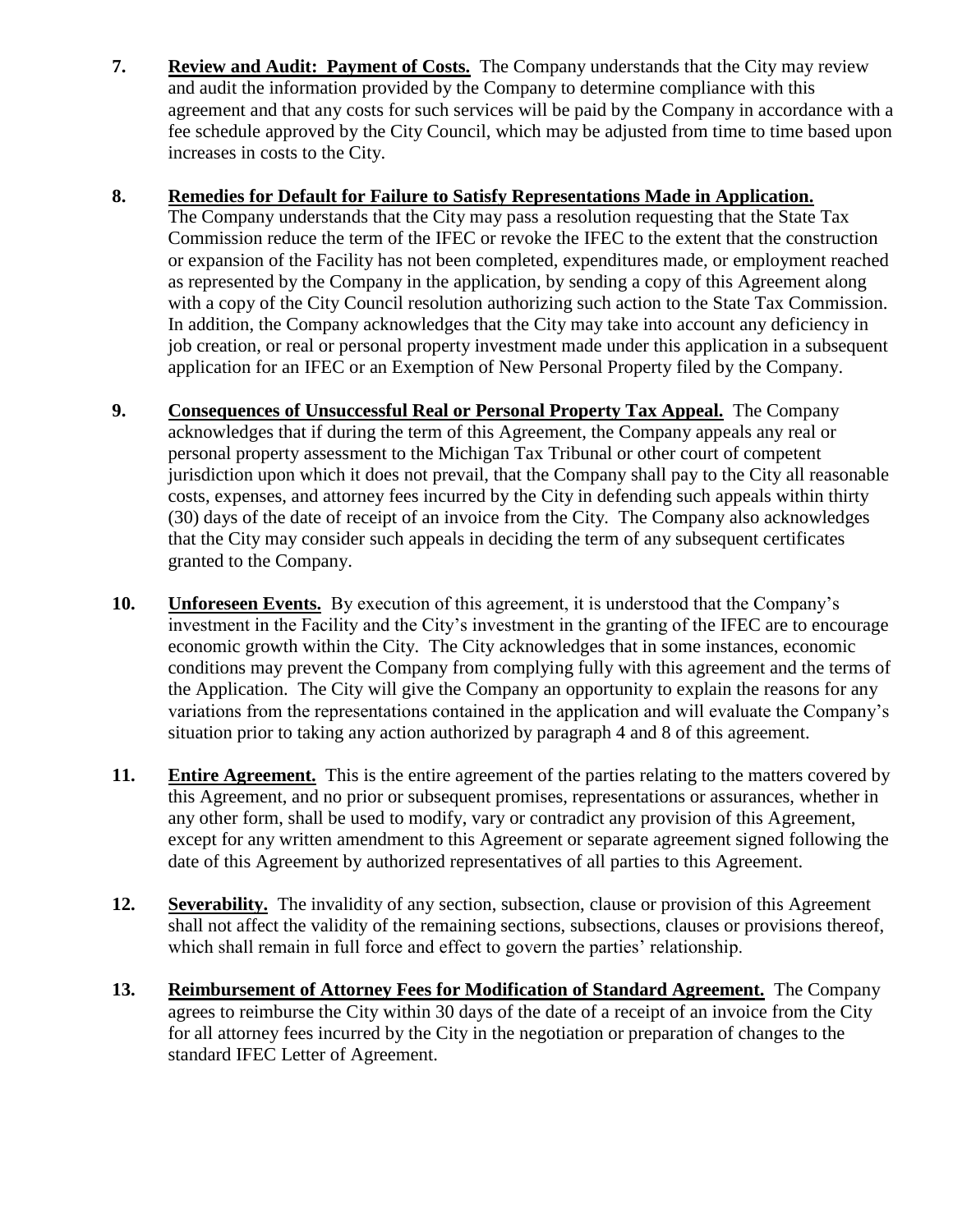### *ACCEPTED BY: THE COMPANY*

**NAME: \_\_\_\_\_\_\_\_\_\_\_\_\_\_\_\_\_\_\_\_\_\_\_\_\_\_\_\_\_\_**

**TITLE: \_\_\_\_\_\_\_\_\_\_\_\_\_\_\_\_\_\_\_\_\_\_\_\_\_\_\_\_\_\_**

**SIGNATURE: \_\_\_\_\_\_\_\_\_\_\_\_\_\_\_\_\_\_\_\_\_\_\_\_\_\_\_\_\_\_**

### **STATE OF MICHIGAN COUNTY OF MACOMB**

The forgoing acceptance was acknowledged this \_\_\_\_\_ day of \_\_\_\_\_\_\_\_\_\_\_\_\_\_\_\_\_\_\_\_\_\_

 $by$   $\frac{1}{\text{Name}}$ ,  $\frac{1}{\text{m}}$  on behalf of  $\frac{1}{\text{m}}$  (Company Name) **(Name) (Title) (Company Name)**

**Notary Public, \_\_\_\_\_\_\_\_\_\_\_\_\_\_\_\_\_\_\_ County, MI**

**My Commission expires: \_\_\_\_\_\_\_\_\_\_\_\_\_\_\_\_\_\_\_\_**

**\_\_\_\_\_\_\_\_\_\_\_\_\_\_\_\_\_\_\_\_\_\_\_\_\_\_\_\_\_\_\_\_\_\_\_\_\_\_\_\_\_\_**

## *ACCEPTED BY: CITY OF STERLING HEIGHTS A MUNICIPAL CORPORATION*

| NAME:             | Michael C. Taylor | NAME:             | <b>Melanie D. Ryska</b> |
|-------------------|-------------------|-------------------|-------------------------|
| TITLE:            | <b>Mayor</b>      | TITLE:            | <b>City Clerk</b>       |
| <b>SIGNATURE:</b> |                   | <b>SIGNATURE:</b> |                         |

#### **STATE OF MICHIGAN COUNTY OF MACOMB**

The forgoing acceptance was acknowledged this \_\_\_\_\_ day of \_\_\_\_\_\_\_\_\_\_\_\_\_\_\_\_\_\_\_\_\_\_ **by Michael C. Taylor and Melanie D. Ryska, Mayor and City Clerk, respectively, on behalf of the City of Sterling Heights, a Michigan municipal corporation.**

Notary Public, County, MI

**\_\_\_\_\_\_\_\_\_\_\_\_\_\_\_\_\_\_\_\_\_\_\_\_\_\_\_\_\_\_\_\_\_\_\_\_\_\_\_\_\_\_**

**My Commission expires: \_\_\_\_\_\_\_\_\_\_\_\_\_\_\_\_\_\_\_\_**

**When recorded, return to: Drafted by:** City Clerk City of Sterling Heights City of Sterling Heights 40555 Utica Road 40555 Utica Road PO Box 8009 P.O. Box 8009

Sterling Heights, MI 48311-8009 Sterling Heights, MI 48311-8009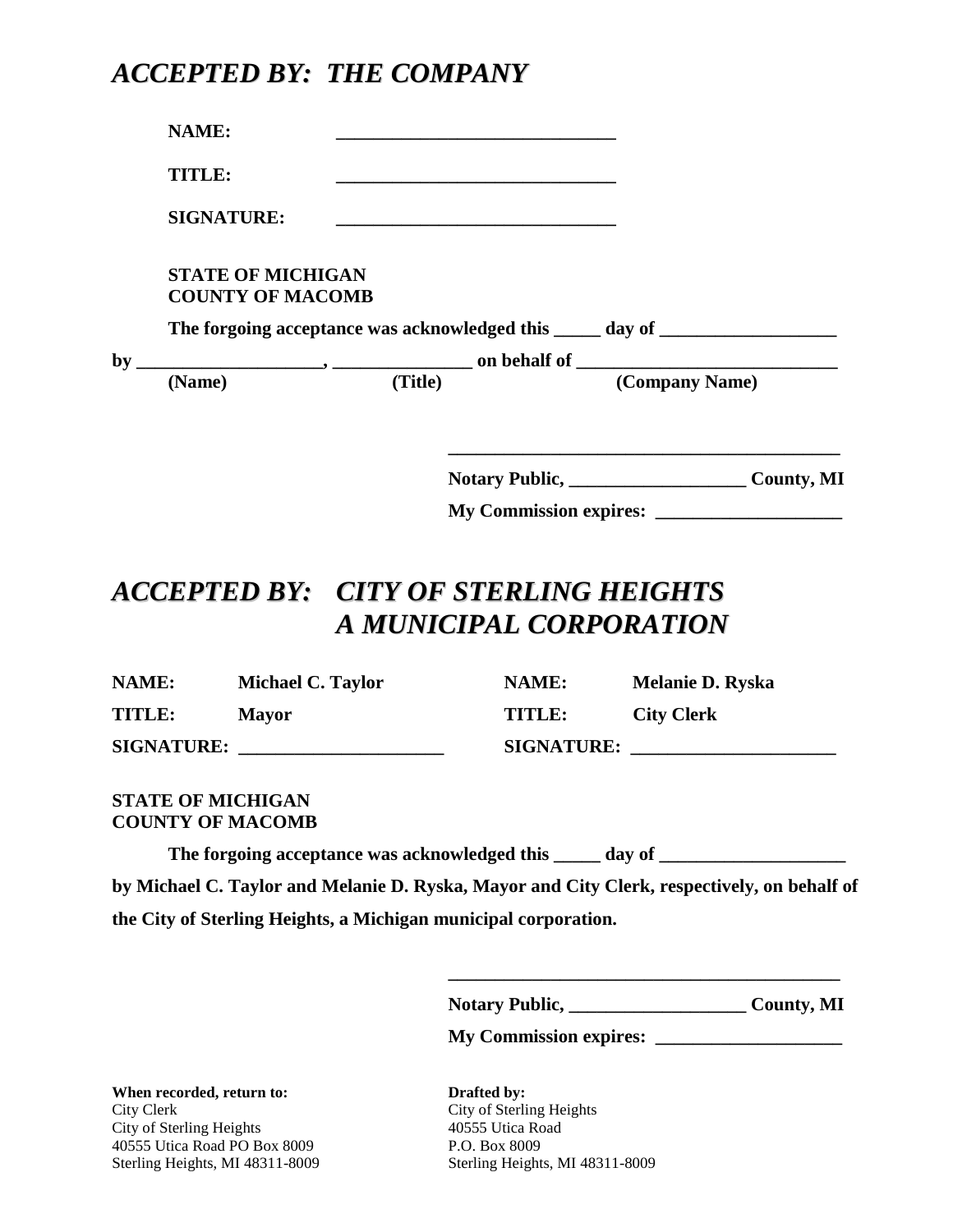

## *IFEC Request for Extension to Complete Project*

**APPLICATION FEE: \$635.00 PROPERTY ADDRESS: CERTIFICATE NUMBER: CERTIFICATE HOLDER: CERTIFICATE EXPIRATION:**

#### **PROJECT COMPLETION**

Real or personal property improvements beginning date:

Estimated real or personal property improvements ending date:

*Revised ending date* of real or personal property improvements: \_\_\_\_\_\_\_\_\_\_\_\_\_\_\_\_\_

Explanation *why* more time is needed to complete real or personal property improvements:

\_\_\_\_\_\_\_\_\_\_\_\_\_\_\_\_\_\_\_\_\_\_\_\_\_\_\_\_\_\_\_\_\_\_\_\_\_\_\_\_\_\_\_\_\_\_\_\_\_\_\_\_\_\_\_\_\_\_\_\_\_\_\_\_\_\_\_\_\_\_\_

\_\_\_\_\_\_\_\_\_\_\_\_\_\_\_\_\_\_\_\_\_\_\_\_\_\_\_\_\_\_\_\_\_\_\_\_\_\_\_\_\_\_\_\_\_\_\_\_\_\_\_\_\_\_\_\_\_\_\_\_\_\_\_\_\_\_\_\_\_\_\_

\_\_\_\_\_\_\_\_\_\_\_\_\_\_\_\_\_\_\_\_\_\_\_\_\_\_\_\_\_\_\_\_\_\_\_\_\_\_\_\_\_\_\_\_\_\_\_\_\_\_\_\_\_\_\_\_\_\_\_\_\_\_\_\_\_\_\_\_\_\_\_

\_\_\_\_\_\_\_\_\_\_\_\_\_\_\_\_\_\_\_\_\_\_\_\_\_\_\_\_\_\_\_\_\_\_\_\_\_\_\_\_\_\_\_\_\_\_\_\_\_\_\_\_\_\_\_\_\_\_\_\_\_\_\_\_\_\_\_\_\_\_\_

#### **CERTIFICATION**

On behalf of the certificate holder referenced above, I hereby certify that the forgoing is a true statement of the status of this company as of the date hereof and is submitted as required by Administrative Rule 53 of the Michigan State Tax Commission.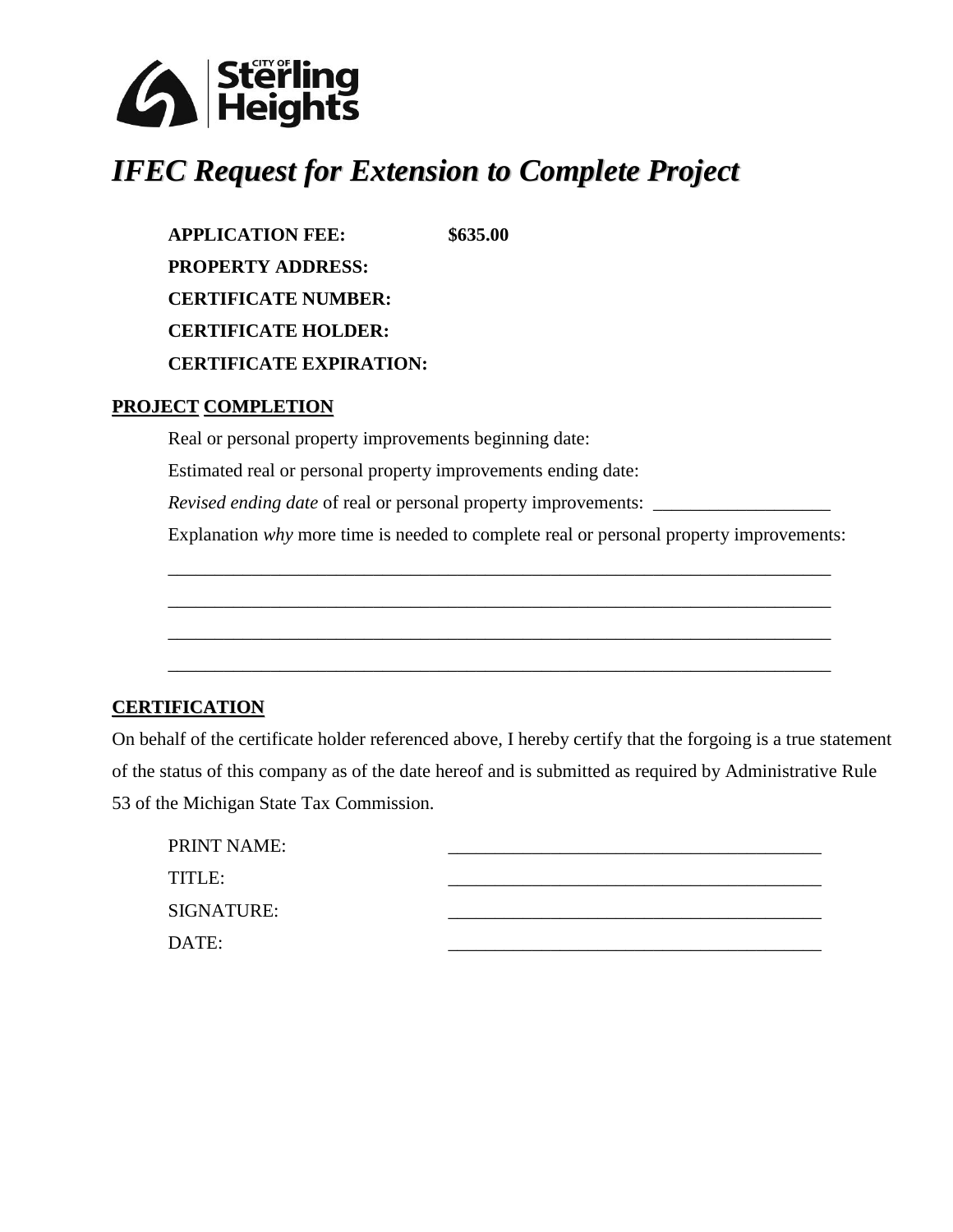

# *IFEC Request for Revision of Final Project Cost*

**APPLICATION FEE: \$635.00 PROPERTY ADDRESS: CERTIFICATE NUMBER: CERTIFICATE HOLDER: CERTIFICATE EXPIRATION:**

#### **PROJECT COSTS**

Estimated real or personal property improvements total cost: \_\_\_\_\_\_\_\_\_\_\_\_\_\_\_\_\_\_\_

\_\_\_\_\_\_\_\_\_\_\_\_\_\_\_\_\_\_\_\_\_\_\_\_\_\_\_\_\_\_\_\_\_\_\_\_\_\_\_\_\_\_\_\_\_\_\_\_\_\_\_\_\_\_\_\_\_\_\_\_\_\_\_\_\_\_\_\_\_\_\_

\_\_\_\_\_\_\_\_\_\_\_\_\_\_\_\_\_\_\_\_\_\_\_\_\_\_\_\_\_\_\_\_\_\_\_\_\_\_\_\_\_\_\_\_\_\_\_\_\_\_\_\_\_\_\_\_\_\_\_\_\_\_\_\_\_\_\_\_\_\_\_

\_\_\_\_\_\_\_\_\_\_\_\_\_\_\_\_\_\_\_\_\_\_\_\_\_\_\_\_\_\_\_\_\_\_\_\_\_\_\_\_\_\_\_\_\_\_\_\_\_\_\_\_\_\_\_\_\_\_\_\_\_\_\_\_\_\_\_\_\_\_\_

\_\_\_\_\_\_\_\_\_\_\_\_\_\_\_\_\_\_\_\_\_\_\_\_\_\_\_\_\_\_\_\_\_\_\_\_\_\_\_\_\_\_\_\_\_\_\_\_\_\_\_\_\_\_\_\_\_\_\_\_\_\_\_\_\_\_\_\_\_\_\_

*Revised final cost* of real or personal property improvements: \_\_\_\_\_\_\_\_\_\_\_\_\_\_\_\_\_\_

Explanation *why* final real or personal property cost is greater than estimate by more than 10%:

#### **CERTIFICATION**

On behalf of the certificate holder referenced above, I hereby certify that the forgoing is a true statement of the status of this company as of the date hereof and is submitted as required by State Tax Commission Administrative Rule 54, as it pertains to Public Act 198 of 1974, as amended.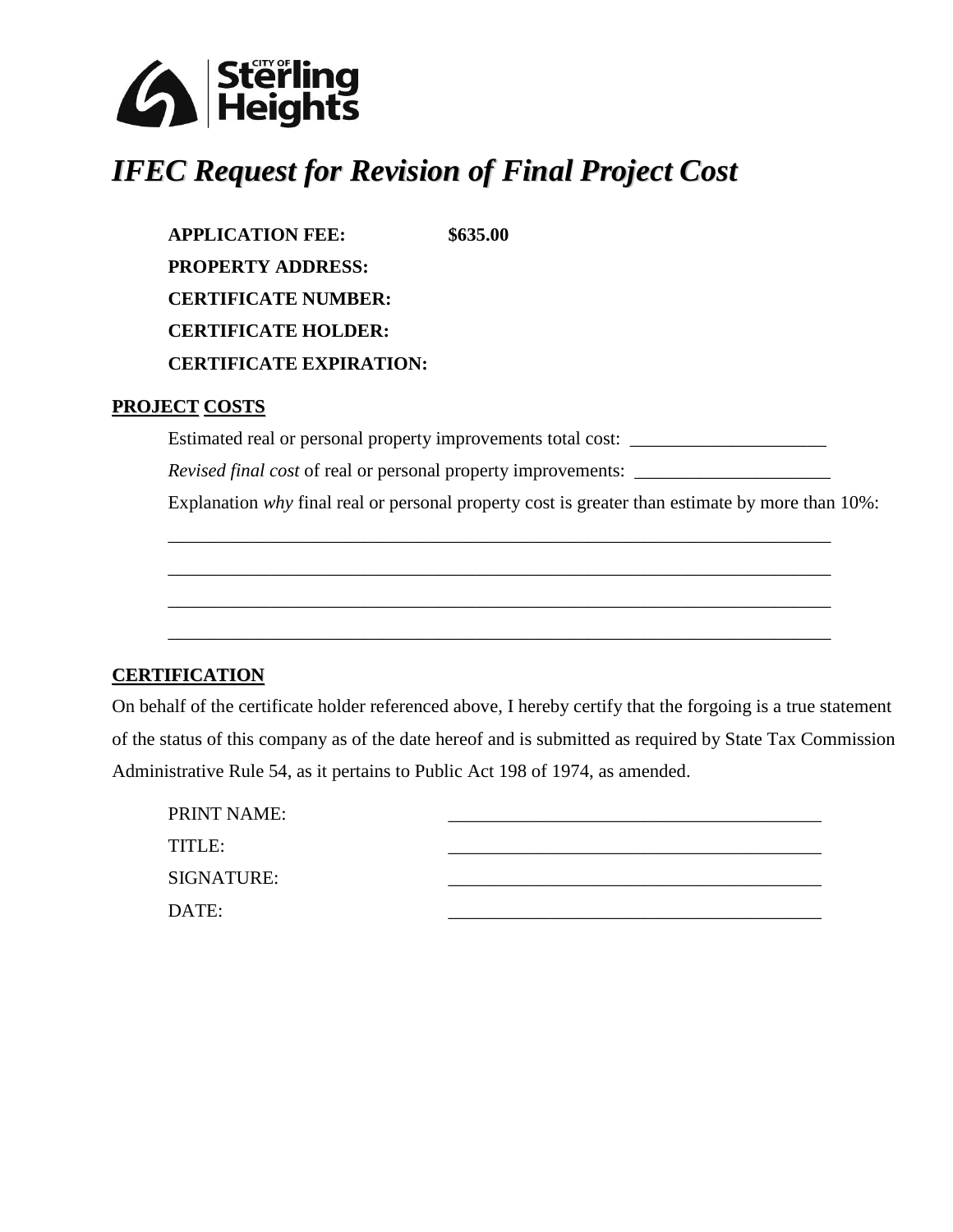

# *IFEC Employment Status Report*

**PROPERTY ADDRESS: CERTIFICATE NUMBER: CERTIFICATE HOLDER: CERTIFICATE EXPIRATION:**

#### **EMPLOYMENT STATUS**

Number of employees prior to start of project:

Estimated full-time jobs to be created within two years of effective date:

*Actual full-time jobs* that were created as a direct result of this project:

Explanation if actual job creation amount is *different* than estimated amount:

### **CERTIFICATION**

On behalf of the certificate holder referenced above, I hereby certify that the forgoing is a true statement of the status of this company as of the date hereof and is submitted as required by the IFT Letter of Agreement between the company and the City of Sterling Heights.

\_\_\_\_\_\_\_\_\_\_\_\_\_\_\_\_\_\_\_\_\_\_\_\_\_\_\_\_\_\_\_\_\_\_\_\_\_\_\_\_\_\_\_\_\_\_\_\_\_\_\_\_\_\_\_\_\_\_\_\_\_\_\_\_\_\_\_\_\_\_\_

\_\_\_\_\_\_\_\_\_\_\_\_\_\_\_\_\_\_\_\_\_\_\_\_\_\_\_\_\_\_\_\_\_\_\_\_\_\_\_\_\_\_\_\_\_\_\_\_\_\_\_\_\_\_\_\_\_\_\_\_\_\_\_\_\_\_\_\_\_\_\_

\_\_\_\_\_\_\_\_\_\_\_\_\_\_\_\_\_\_\_\_\_\_\_\_\_\_\_\_\_\_\_\_\_\_\_\_\_\_\_\_\_\_\_\_\_\_\_\_\_\_\_\_\_\_\_\_\_\_\_\_\_\_\_\_\_\_\_\_\_\_\_

\_\_\_\_\_\_\_\_\_\_\_\_\_\_\_\_\_\_\_\_\_\_\_\_\_\_\_\_\_\_\_\_\_\_\_\_\_\_\_\_\_\_\_\_\_\_\_\_\_\_\_\_\_\_\_\_\_\_\_\_\_\_\_\_\_\_\_\_\_\_\_